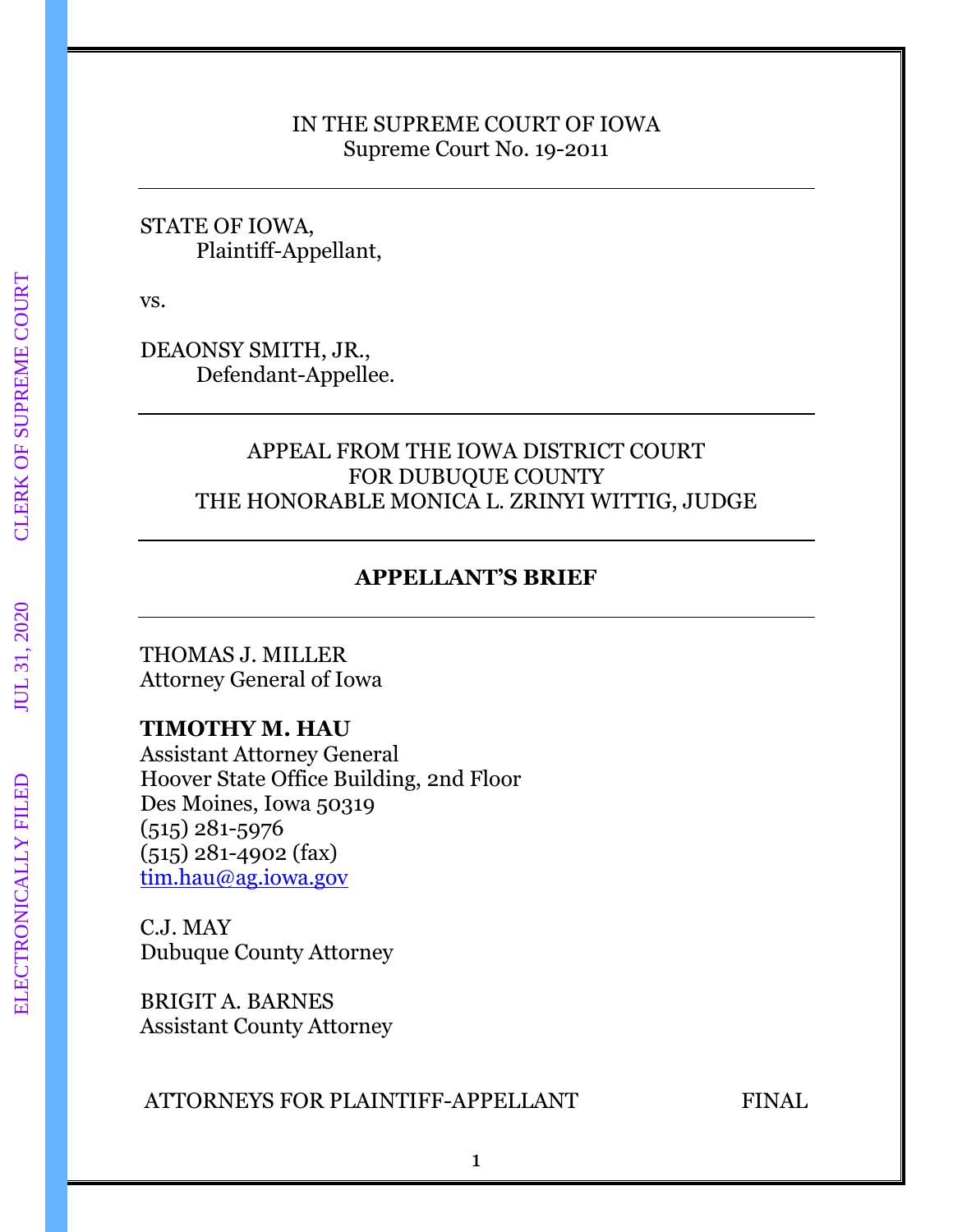# **TABLE OF CONTENTS**

| STATEMENT OF THE ISSUE PRESENTED FOR REVIEW  5                                                                                                                                             |
|--------------------------------------------------------------------------------------------------------------------------------------------------------------------------------------------|
|                                                                                                                                                                                            |
|                                                                                                                                                                                            |
|                                                                                                                                                                                            |
| I. Smith presented no evidence of prejudice. The district<br>court erred in dismissing this case pursuant to the Fifth<br><b>Amendment to the United States Constitution and Iowa</b>      |
| Rule of Criminal Procedure 2.33(2).  14                                                                                                                                                    |
| A. To establish a Fifth Amendment violation, Smith was<br>required to establish "actual prejudice." He did not meet this<br>heavy burden and the district court erred in granting relief15 |
| B. Until Smith was brought to Dubuque County, he was not<br>"arrested" for purposes of the speedy indictment right conferred                                                               |
|                                                                                                                                                                                            |
|                                                                                                                                                                                            |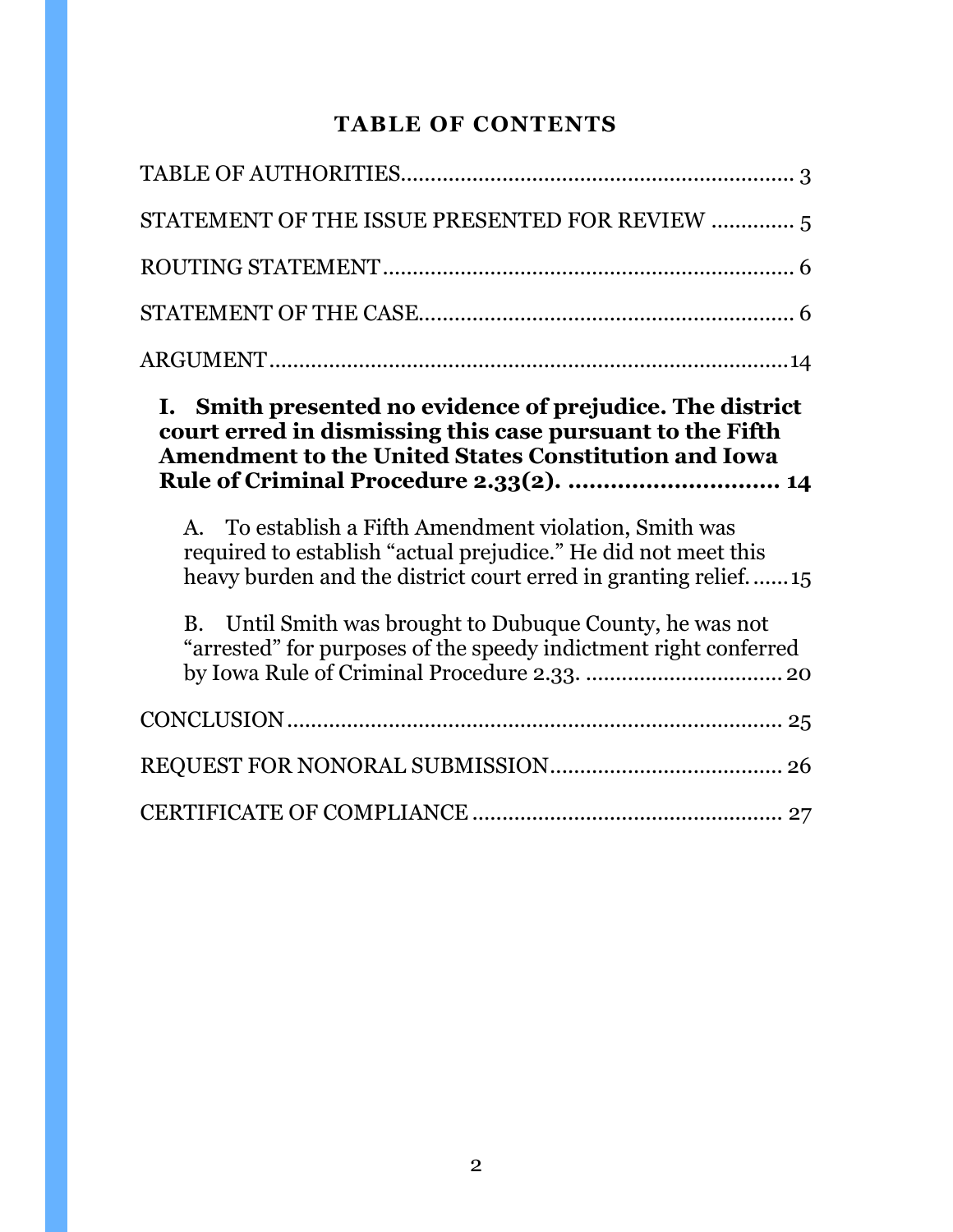# **TABLE OF AUTHORITIES**

# <span id="page-2-0"></span>**Federal Cases**

| United States v. Lovasco, 431 U.S. 783 (1977) 15                    |
|---------------------------------------------------------------------|
| United States v. Marion, 404 U.S. 307 (1971) 16, 18                 |
| <b>State Cases</b>                                                  |
| Cashen v. State, No. 16-0038, 2016 WL 6637470                       |
|                                                                     |
| State v. Barnhart, No. 09-1726, 2010 WL 3503415                     |
| State v. Bartlett, No. 17-1170, 2018 WL 3301830                     |
| <i>State v. Beeks, 428 N.W.2d 307 (Iowa Ct. App. 1988)</i> 23, 24   |
|                                                                     |
| State v. Brown, 656 N.W.2d 355 (Iowa 2003) 16, 17, 18               |
| <i>State v. Cooper, No. 10-0171, 2010 WL 3894481</i>                |
| <i>State v. Edwards</i> , 571 N.W.2d 497 (Iowa 1997) 14, 16, 17, 18 |
|                                                                     |
|                                                                     |
| State v. Penn-Kennedy, 862 N.W.2d 384 (Iowa 2015)  22               |
| State v. Schneck, No. 09-1493, 2011 WL 1136278                      |
| State v. Sunclades, 305 N.W.2d 491 (Iowa 1981) 16, 22               |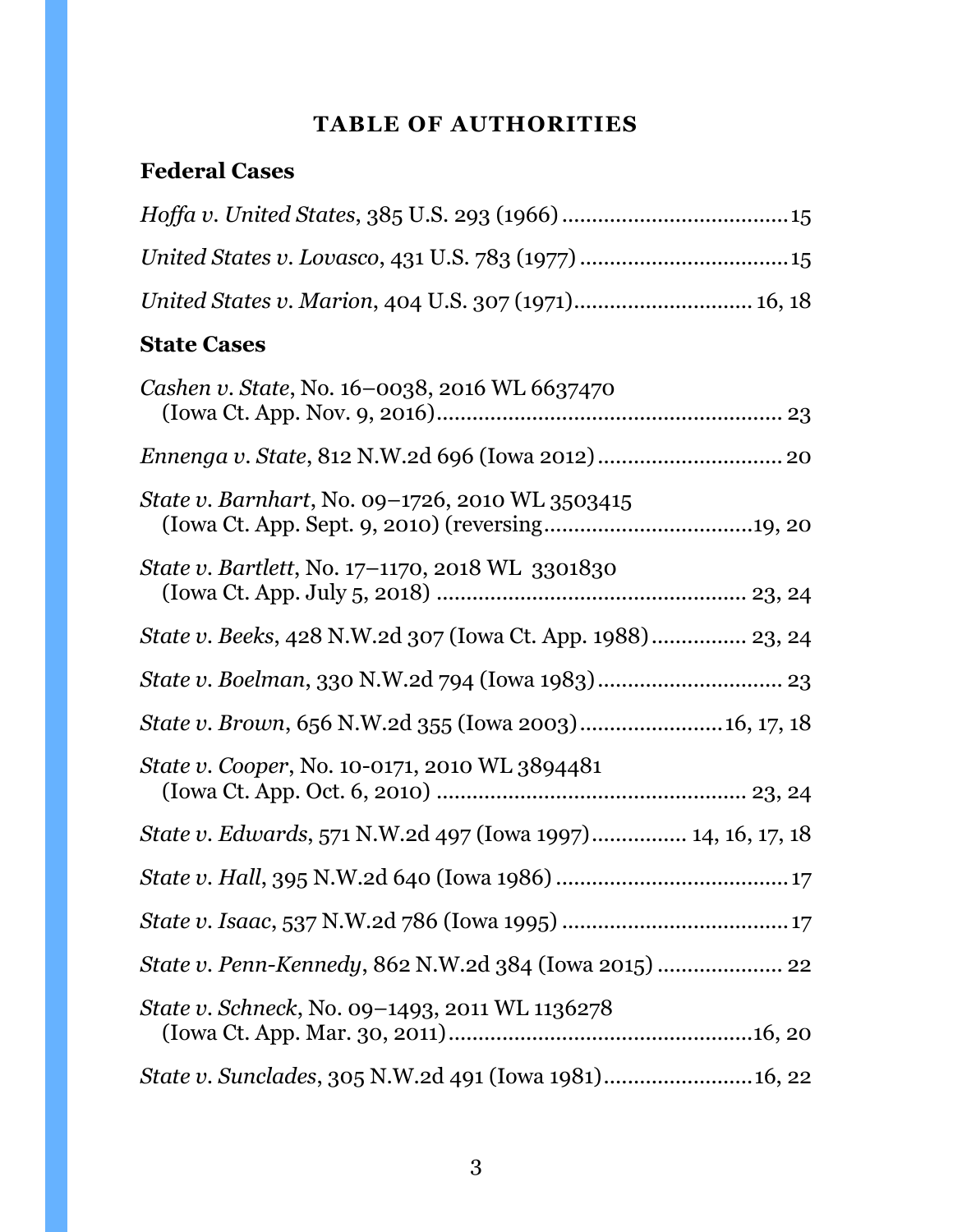| <b>State Rules</b>                                                   |
|----------------------------------------------------------------------|
|                                                                      |
| <b>State Statute</b>                                                 |
|                                                                      |
| <i>State v. Waters</i> , 515 N.W.2d 562 (Iowa Ct. App. 1994)  22, 24 |
|                                                                      |
| State v. Trompeter, 555 N.W.2d 468 (Iowa 1996)  14, 15, 16           |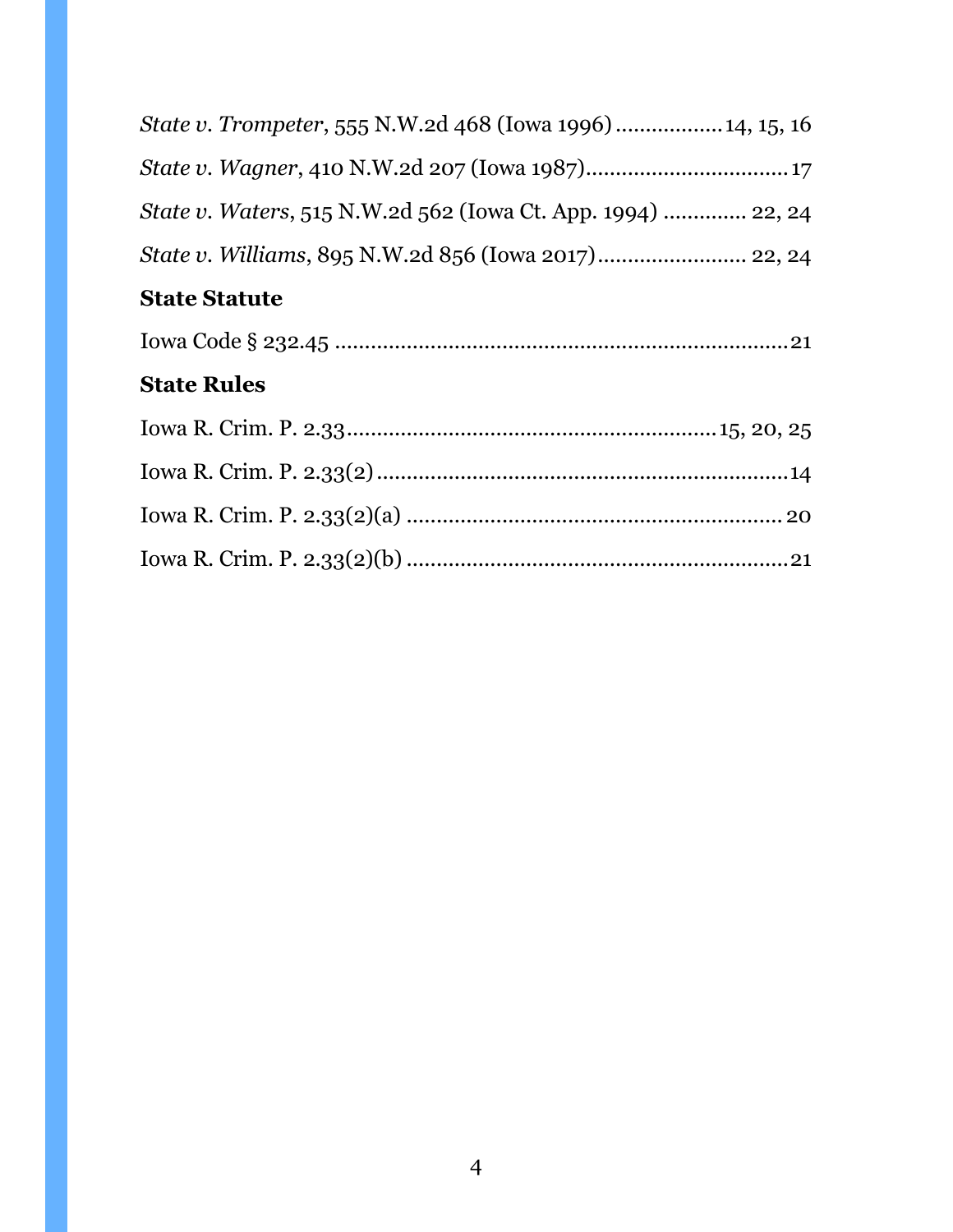#### <span id="page-4-0"></span>**STATEMENT OF THE ISSUE PRESENTED FOR REVIEW**

## **I. Whether the district court erred in dismissing the State's prosecution.**

#### **Authorities**

*Hoffa v. United States*, 385 U.S. 293 (1966) *United States v. Lovasco*, 431 U.S. 783 (1977) *United States v. Marion*, 404 U.S. 307 (1971) *Cashen v. State*, No. 16–0038, 2016 WL 6637470 (Iowa Ct. App. Nov. 9, 2016) *Ennenga v. State*, 812 N.W.2d 696 (Iowa 2012) *State v. Barnhart*, No. 09–1726, 2010 WL 3503415 (Iowa Ct. App. Sept. 9, 2010) *State v. Bartlett*, No. 17–1170, 2018 WL 3301830 (Iowa Ct. App. July 5, 2018) *State v. Beeks*, 428 N.W.2d 307 (Iowa Ct. App. 1988) *State v. Boelman*, 330 N.W.2d 794 (Iowa 1983) *State v. Brown*, 656 N.W.2d 355 (Iowa 2003) *State v. Cooper*, No. 10-0171, 2010 WL 3894481 (Iowa Ct. App. Oct. 6, 2010) *State v. Edwards*, 571 N.W.2d 497 (Iowa 1997) *State v. Hall*, 395 N.W.2d 640 (Iowa 1986) *State v. Isaac*, 537 N.W.2d 786 (Iowa 1995) *State v. Penn-Kennedy*, 862 N.W.2d 384 (Iowa 2015) *State v. Schneck*, No. 09–1493, 2011 WL 1136278 (Iowa Ct. App. Mar. 30, 2011) *State v. Sunclades*, 305 N.W.2d 491 (Iowa 1981) *State v. Trompeter*, 555 N.W.2d 468 (Iowa 1996) *State v. Wagner*, 410 N.W.2d 207 (Iowa 1987) *State v. Waters*, 515 N.W.2d 562 (Iowa Ct. App. 1994) *State v. Williams*, 895 N.W.2d 856 (Iowa 2017) Iowa Code § 232.45 Iowa R. Crim. P. 2.33(2)(b) Iowa R. Crim. P. 2.33 Iowa R. Crim. P. 2.33(2) Iowa R. Crim. P. 2.33(2)(a)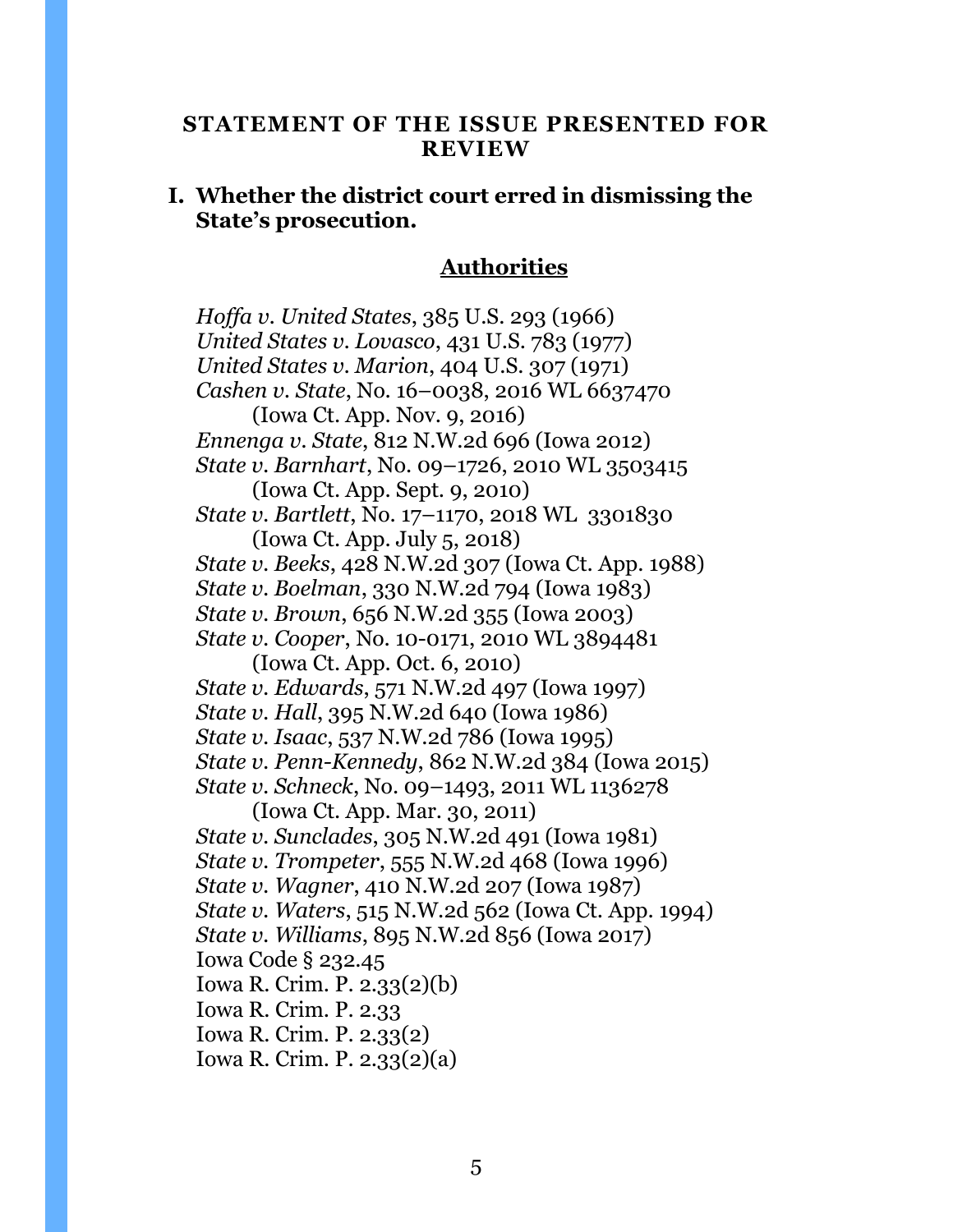#### **ROUTING STATEMENT**

<span id="page-5-0"></span>The State does not seek retention. This appeal can be decided based on existing legal principles and transfer to the Iowa Court of Appeals is appropriate. Iowa R. App. P. 6.1101(3); *State v. Trompeter*, 555 N.W.2d 468, 470 (Iowa 1996); *State v. Edwards*, 571 N.W.2d 497, 501 (Iowa 1997); *State v. Waters*, 515 N.W.2d 562, 565-566 (Iowa Ct. App. 1994); *State v. Beeks*, 428 N.W.2d 307, 309 (Iowa Ct. App. 1988).

#### **STATEMENT OF THE CASE**

#### <span id="page-5-1"></span>**Nature of the Case**

The State appeals after the district court dismissed the State's prosecution against Deaonsy Smith. The Honorable Monica Zrinyi Wittig presided over the relevant proceedings.

# **Facts and Course of Proceedings**

According to the minutes of testimony, on December 8, 2017, at approximately 11:30 p.m., Mary Baal stopped her automobile in front of her residence on West 17th Street in Dubuque, Iowa. 9/17/2019 Mins. of Test. p.1; Conf.App. 8. Outside her home, a man wearing a darkly colored skullcap, coat, and slacks was waving his arms to get her attention. *Id.* The man then approached her vehicle, and she rolled her driver and passenger side windows down to speak with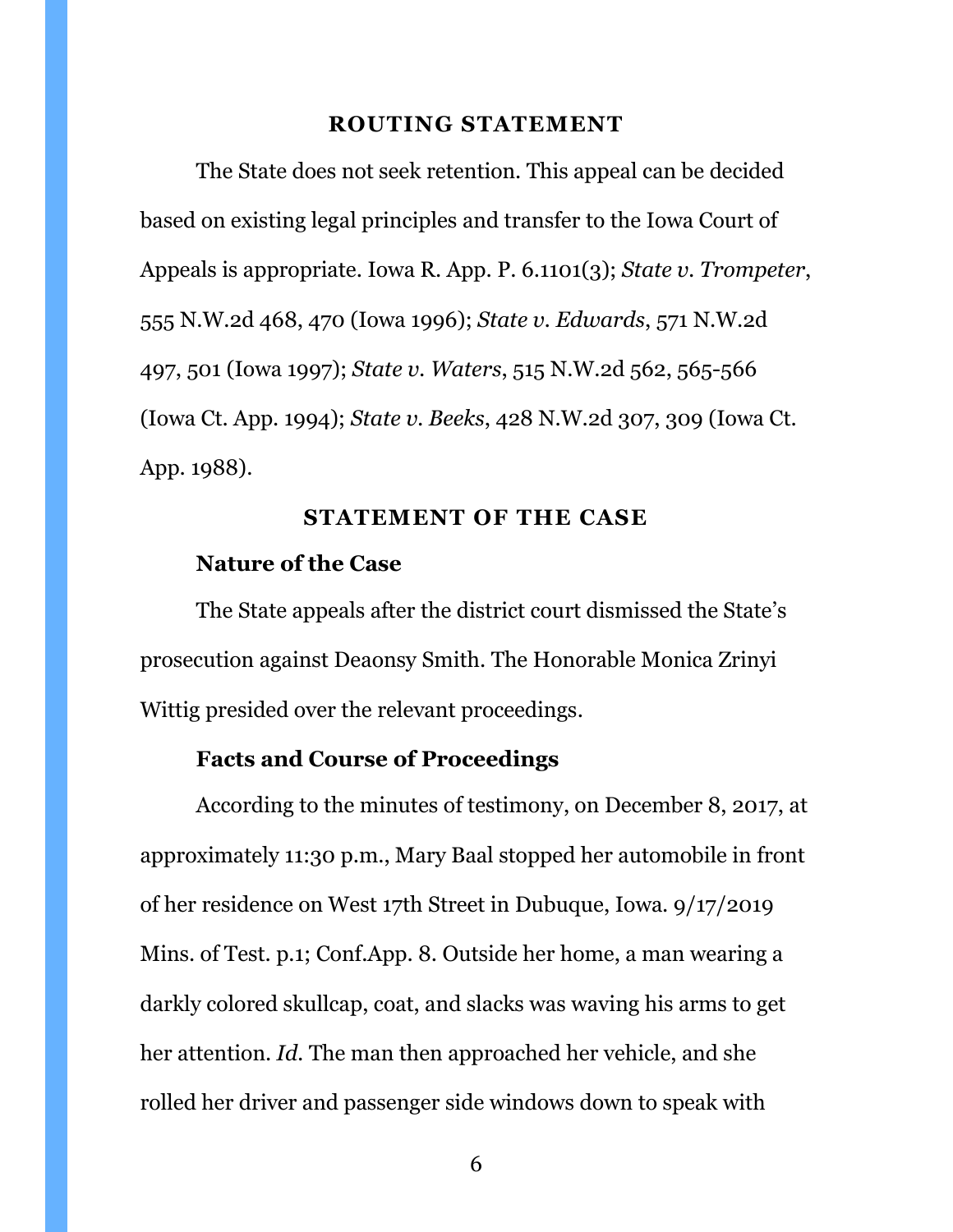him. *Id.* The man opened the passenger side door, sat inside, and shut the door. *Id.* Inside the vehicle, the man asked for money to feed his grandchildren. *Id*. When Baal gave him \$20, he demanded more. *Id.*  He told her he had a gun and would rape and shoot her. *Id.* He took her purse, emptied it, and then told Baal to drive to an ATM. *Id.* She did so, withdrawing \$200. *Id.* The man then ordered Baal to return to her apartment and show him where she lived. *Id.* He renewed his threats to rape or kill her if she called police, and ordered her to "pull down her pants so she couldn't follow him out of the vehicle." *Id.*

Surveillance footage from the banks was recovered. In the footage, an African-American man with a dark colored coat and skullcap can be seen. *Id.* at 2; Conf.App. 9. This individual can be seen wrenching what appeared to be a wallet from Baal's hand. *Id.*  Baal recalled that the individual was difficult to understand and had slanted teeth. *Id.* at 1; Conf.App. 8. She also recalled having a book lamp in the purse the man rifled through, or a different purse. *Id.* at 2; Conf.App. 9.

Earlier in the evening, a related disturbance occurred at 534 Lincoln Avenue in Dubuque. *Id.* at 3; Conf.App. 10. At that time, a stocky African American man had entered the residence attempting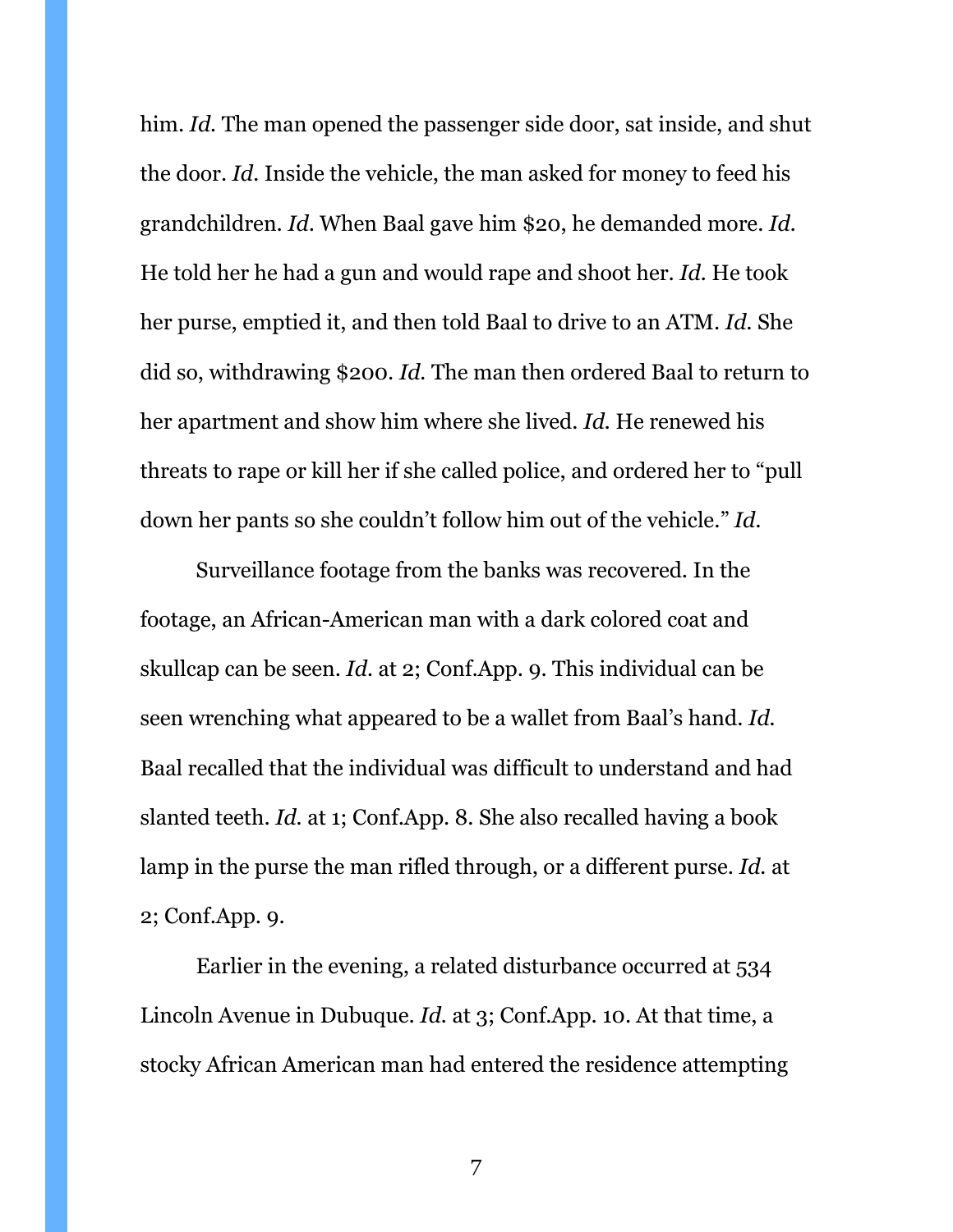to sell a video game system and insisting he had "kids to feed." *Id.* Police obtained city traffic camera footage. This footage depicted the man entering and leaving the 534 Lincoln residence and traveling towards West 17th Street. *Id.* A reviewing police officer recognized the man in the footage as Deaonsy Smith, Jr. from a prior encounter. *Id.* 

Smith was taken into custody on a different matter on December 22, 2017. *Id.* Police attempted to speak with Smith. They observed his mumbling speech pattern and teeth were consistent with Baal's description. *Id.* DNA testing comparing Smith's samples with Baal's vehicle were inconclusive. *Id.* Baal was shown a photographic lineup but was uncertain. *Id.* A book lamp was in his possession at the time he was booked. *Id.*

On August 7, 2018, the State filed a criminal complaint alleging Smith had committed Robbery in the second degree in violation of Iowa Code section 711.3 (2019). 8/7/2018 Complaint; Conf.App. 5. The district court issued an order for an arrest warrant the same day. 8/7/2018 Order to Issue; 8/8/2018 Warrant; App. 6–8.

Although the August 2018 arrest warrant had not been served, Smith on his own volition filed a written arraignment and plea of not guilty. 2/8/2019 Written Arraignment; App. 9–10. In it, he stated he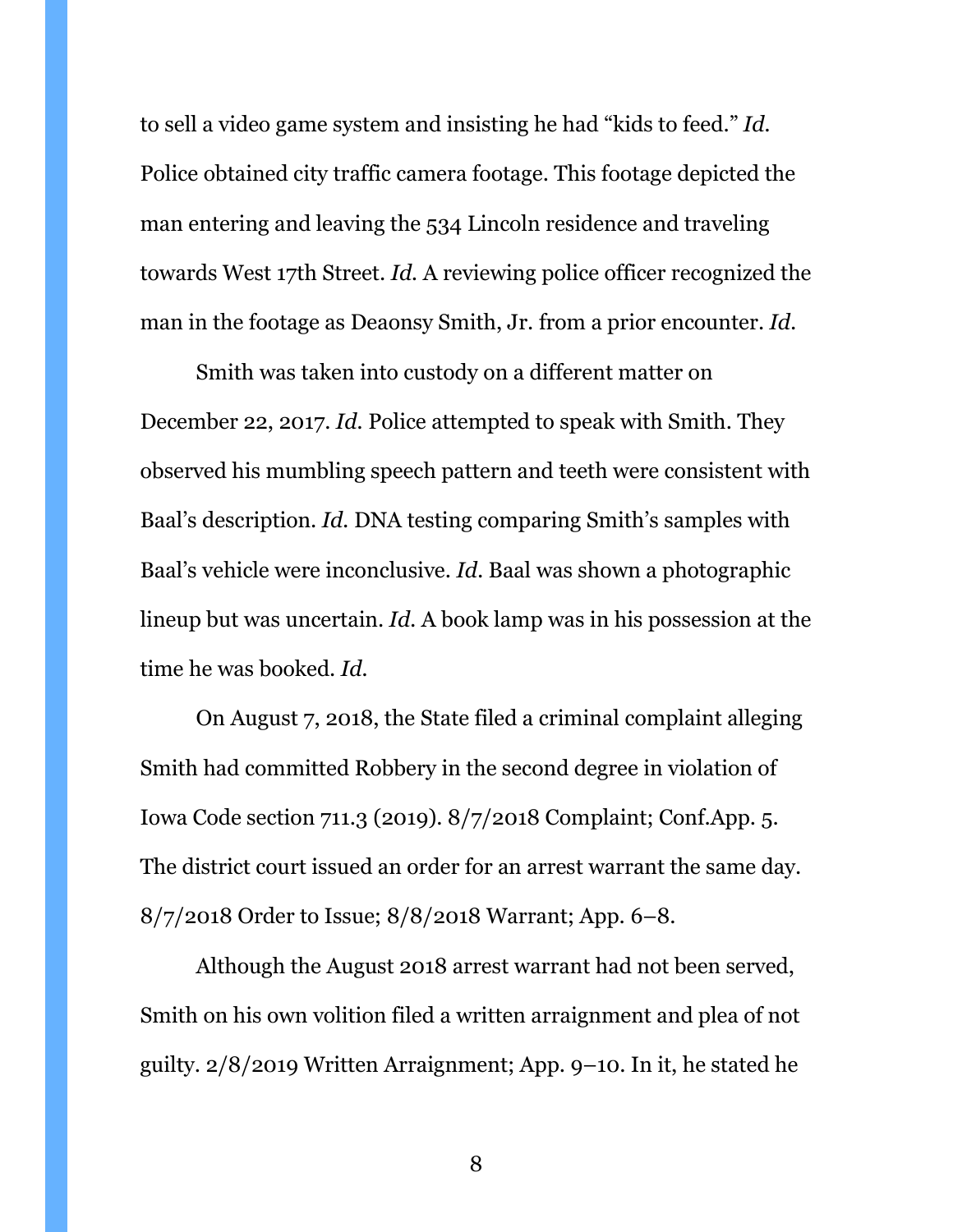was located at the Fort Dodge Correctional Facility. *Id.* The district court rebuffed the filing, observing the State had not filed a trial information and that arraignment was premature under the rules of criminal procedure. 2/13/2019 Order; App. 11–12; *see generally* Iowa Code § 804.21; Iowa Rs. Crim. P. 2.8(1), 2.8(2)(a); 2.33(2)(a).

On February 21, 2019, Smith filed an application for the appointment of counsel, again indicating he was incarcerated in the Fort Dodge Correctional Facility. 2/21/2019 Application; App. 13–14. This filing was also rejected. The district court held Smith's application would be addressed and counsel appointed when he appeared before the court pursuant to the arrest warrant. 3/5/2019 Order; App. 15–16.

On March 27, Smith filed a letter asserting his rights to a speedy trial under Iowa Rule of Criminal Procedure 2.33 and requesting "that an attorney be appointed and that he'll be transported to the Dubuque County Court as soon as possible so this matter may be cleared up." 3/27/2019 Letter; App. 19–20. Again, the district court took no action, and noted that from the filing "the State is aware of his whereabouts and is free to seek an order for transport." 3/27/2019 Order; App. 19–20.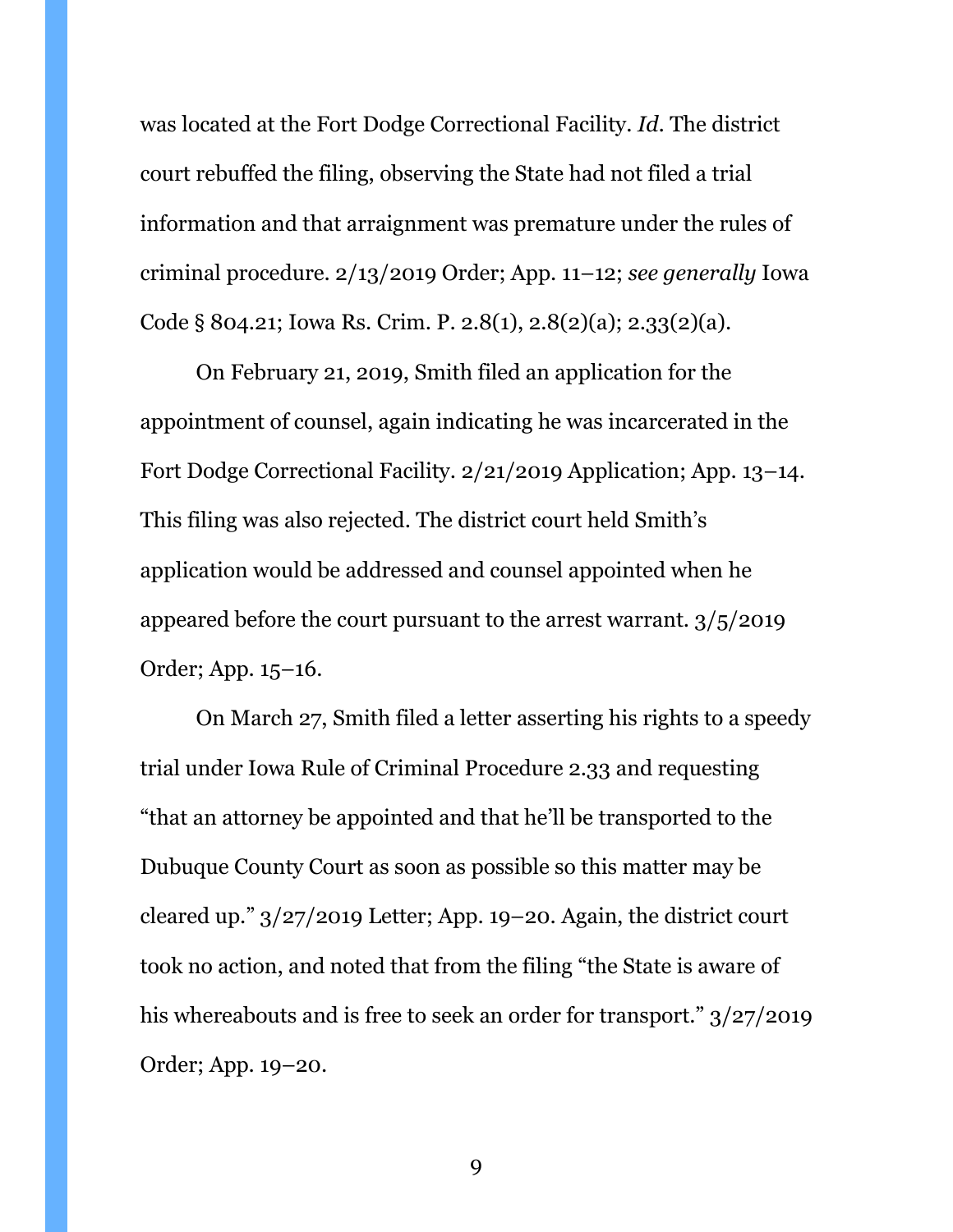Smith filed a motion to dismiss "for lack of due process" on April 5. 4/5/2019 Motion to Dismiss; App. 21. In it, he renewed his request for transport to Dubuque County and further suggested that were the court to "refuse[] the Defendant his Right to a speedy trial and to be heard in this case within 45 days of receiving this Motion . . . the Court will lose jurisdiction for violating the Defendant's Rights." *Id*. The district court denied the motion. 4/23/2019 Order; App. 22– 23.

On August 12, Smith filed a motion to dismiss the detainer that had been placed upon him arising from the warrant's existence. 8/12/2019 Motion to Dismiss Detainer p.1, 3; App. 24, 26. Smith requested the court to set a hearing and find the State had not complied with Iowa Code 906.14—a code section relating to detainers. *Id.* at 1; App. 24. Despite the fact that the warrant had still not been served, the district court appointed Smith counsel on August 22. 8/22/2019 Order; 8/26/2019 Appearance; App. 27–29.

Smith's counsel filed a motion to dismiss on August 28. 8/28/2019 Motion to Dismiss; App. 30–31. Smith alleged that "the whereabouts of the Defendant have been known for over 6 months" and that the State had failed to indict Smith within the 45-day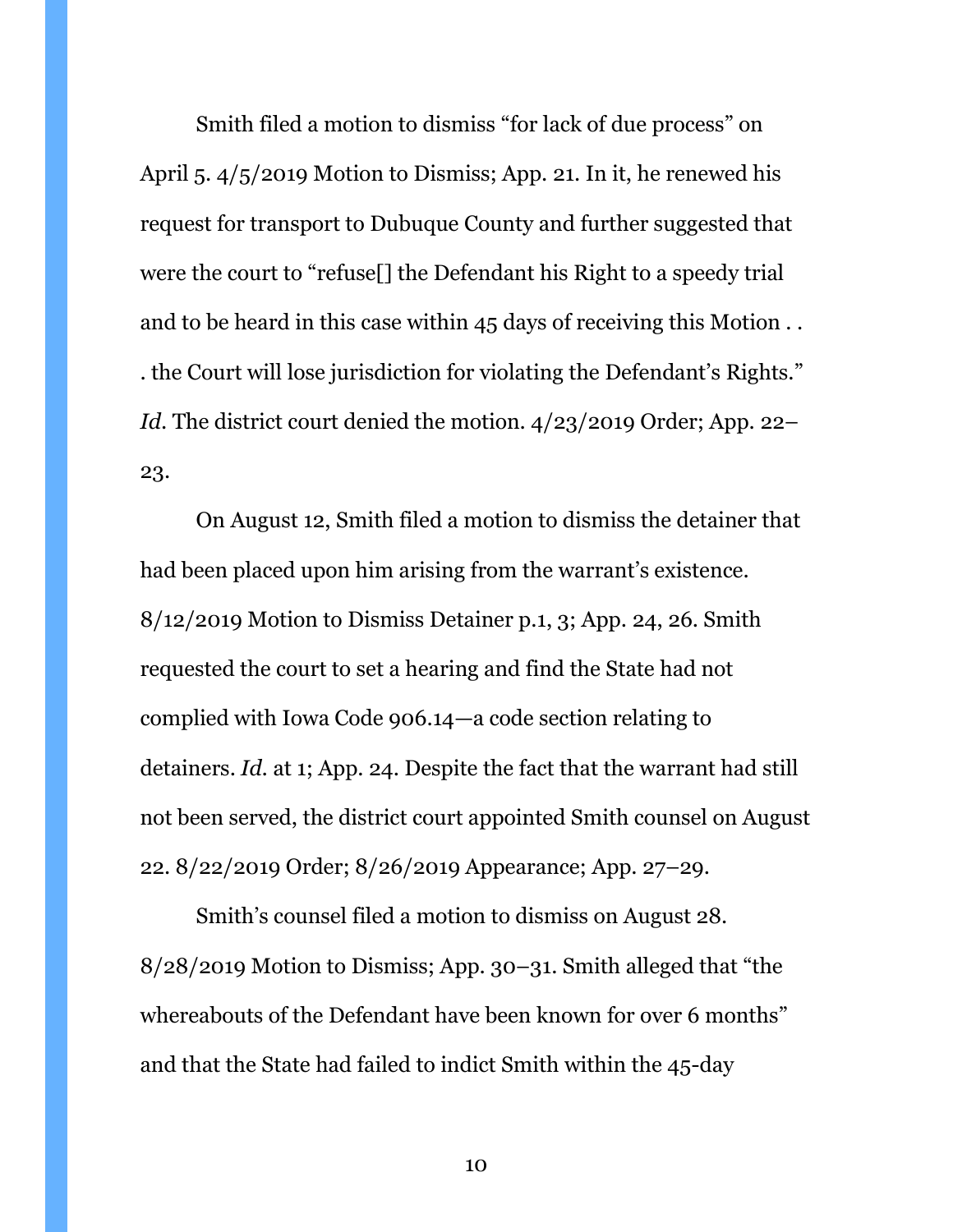limitation imposed by Iowa Rule of Criminal Procedure 2.33(2)(a). *Id.* The matter was set for hearing on September 12 and Smith was transported to Dubuque County. 9/5/2019 Motion for Transport; 9/9/2019 Order for Transportation; App. 32–35.

On September 12, Smith appeared for the hearing on his motion to dismiss and was served the Dubuque County warrant. 9/12/2019 Warrant Service; App. 38. Smith was then brought before the district court where a joint initial appearance and hearing on his motions to dismiss were heard. *See generally* 9/12/2019 Hearing Tr. To support his claim of prosecutorial delay, Smith referred the district court to *State v. Trompeter*, 555 N.W.2d 468 (Iowa 1996) and *State v. Brown*, 656 N.W.2d 355 (Iowa 2003). Counsel acknowledged "that there is some burden on us to raise an issue" and then offered the following explication of the prejudice Smith suffered from the delay:

> It's also been a hardship to Mr. Smith, but I think under this circumstance when the Court points out in one of its orders that Mr. Smith is in the Fort Dodge Correctional Facility and that the State can have him transported, I believe that was almost six months ago, and nothing was done, I think those things do create hardship. And I think the delay has been purposeful. It's been to his detriment. *Exactly what detriment, I don't know at this point, because I've not been able to meet that much*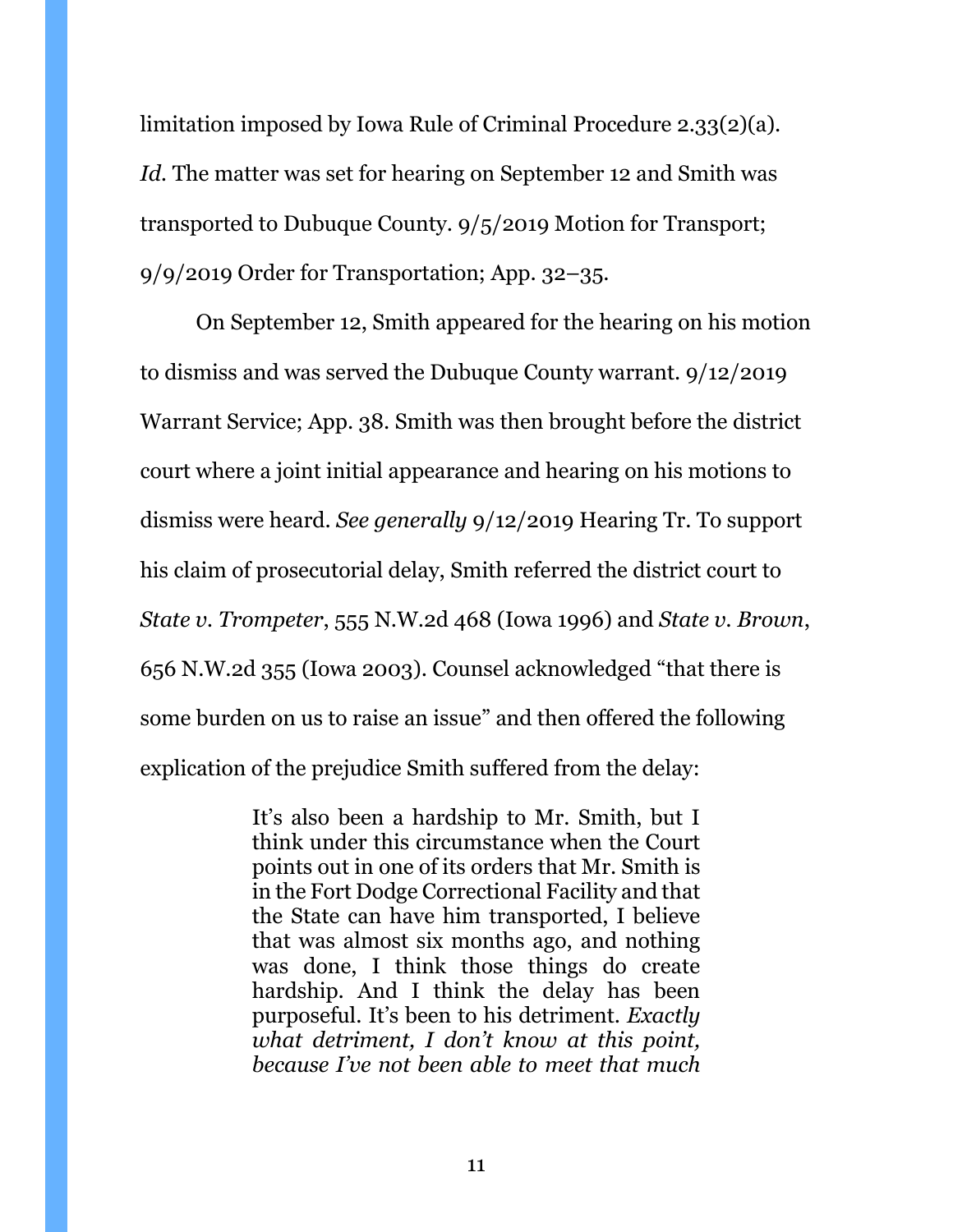*with Mr. Smith regarding any possible defense he may have.*

And we believe that is what has happened here. The delay has been unreasonable, and because of that delay, Mr. Smith's defense has been prejudiced and perhaps could be compromised. And given those circumstances, the charge of Robbery in the Second Degree which he's facing should be dismissed.

. . .

. . .

And in the meantime, the case gets older and older and memories fade. That's one of the main reasons why we have the speedy trial rule, is because that is a tool to the State and the Defendant, so the Defendant is not prejudiced by an undue delay. We recognize the fact that the statute of limitations, the charge was filed over a year ago, but they have known his whereabouts, and the delay is completely unconscionable.

9/12/2019 Hearing Tr. p.6 line 23–p.10 line 16 (emphasis added).

The State filed a written resistance to Smith's motion to dismiss

on September 14. 9/14/2019 Resistance; App. 41–43. In the

resistance, the State argued that *Brown* and *Trompeter* each required

Smith to establish actual prejudice and that generalized claims would

not meet this burden. 9/14/2019 Resistance p.2; App. 42. The State

filed its trial information and minutes of testimony on September 17,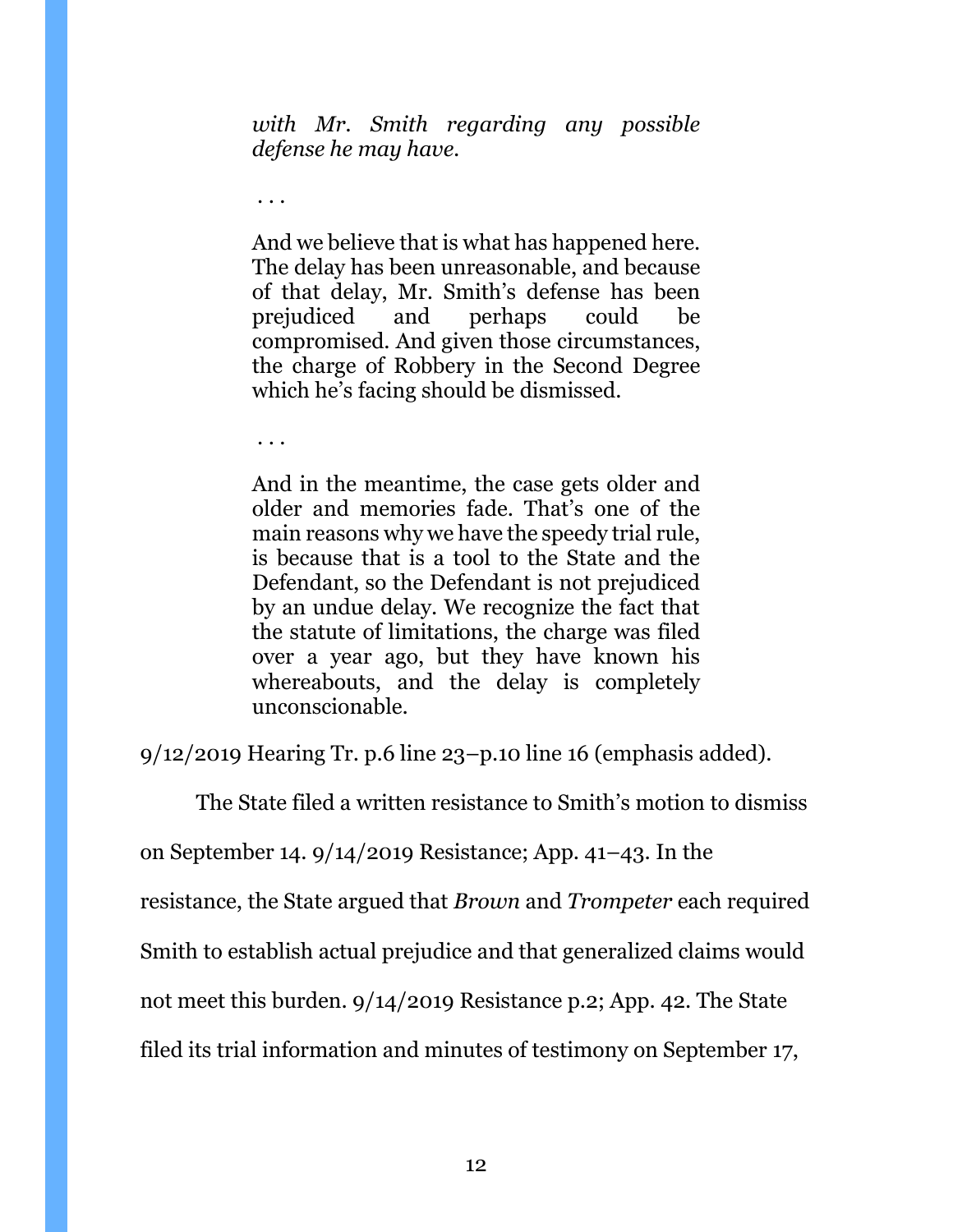five days after Smith was served the warrant and arrested. 9/17/2019

Trial Inf.; 9/17/2019 Mins. of Test; App. 44–45; Conf.App. 8–12.

On October 31, the district court dismissed the prosecution. In

the order dismissing the case, the district court found

There is spoliation of evidence now. Witnesses' memories have faded now. His ability to assert an alibi has been extinguished. His ability to defend the allegations has been compromised or even destroyed due to the delay.

. . .

The State offered no reason why the complaint was not filed in December of 2017. It offered no justification for waiting to file the complaint eight (8) months later. It offered no excuse for not having the warrant executed while the Defendant was in the custody of the Director of Adult Corrections.

. . .

[T]he complaint filed herein is dismissed and the prosecution must cease as the Defendant's preaccusatorial delay violated the Defendant's due process rights. His fifth amendment rights have been violated. His speedy trial rights have also been violated. The delay was unconscionable based on the facts recited herein.

10/31/2019 Dismissal Order p.2–3; App. 47–48.

The State filed a timely notice of appeal on December 2, 2019.

12/2/2019 Notice; App. 50.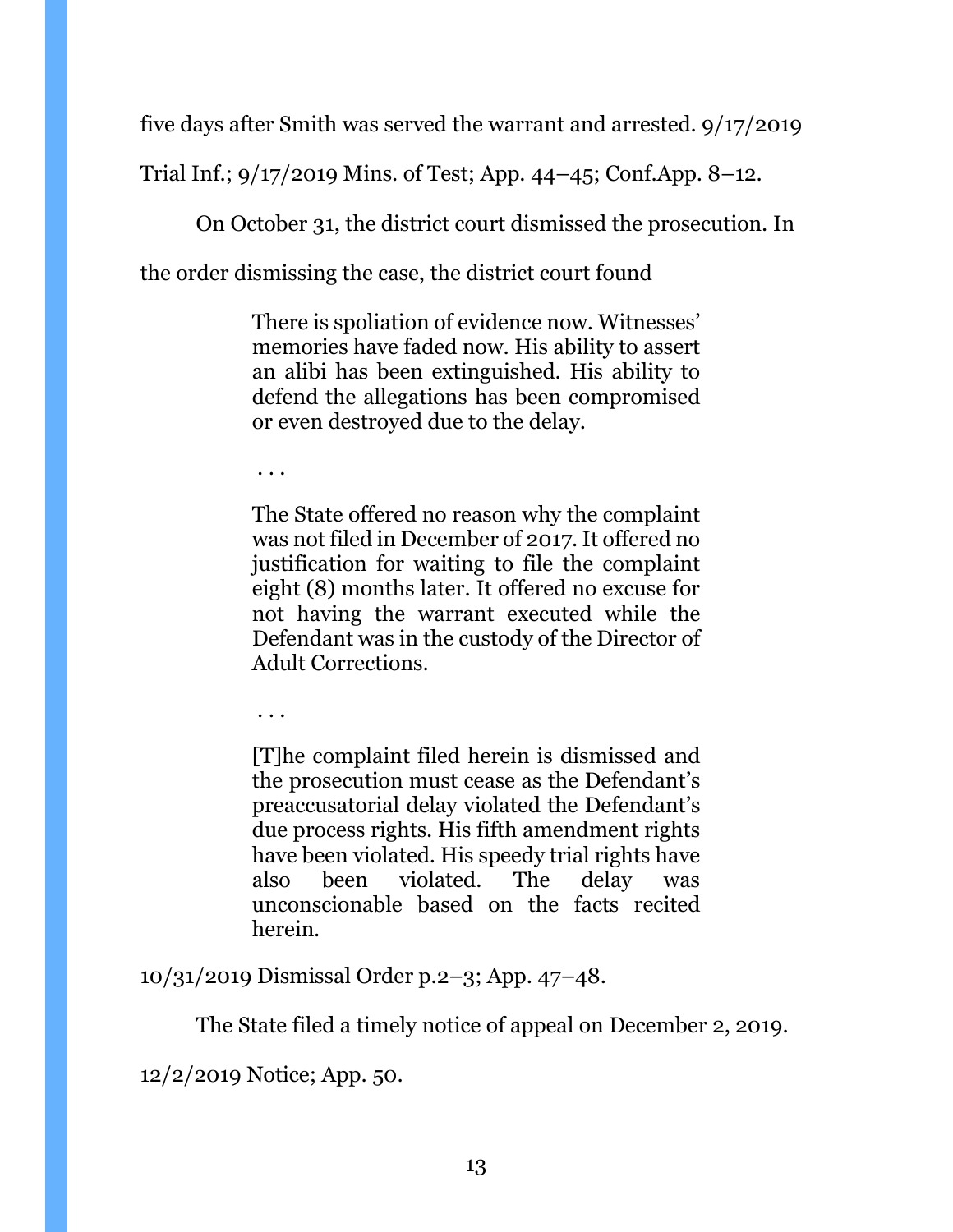#### **ARGUMENT**

<span id="page-13-1"></span><span id="page-13-0"></span>**I. Smith presented no evidence of prejudice. The district court erred in dismissing this case pursuant to the Fifth Amendment to the United States Constitution and Iowa Rule of Criminal Procedure 2.33(2).**

#### **Preservation of Error**

Smith moved for dismissal on the grounds that the State failed to have a trial within speedy trial deadline as well as that the State failed to indict Smith within the forty-five-day deadline created by Iowa Rule of Criminal Procedure 2.33(2). 8/28/2019 Motion to Dismiss p.1–2; App. 30–31. The district court concluded the "prosecution must cease" and dismissed the case on both due process and right to speedy trial rationales. 10/31/2019 Dismissal Order p.3; App. 46–49. Error was preserved.

#### **Standard of Review**

Review of the district court's determination that Smith's constitutional right to due process is reviewed de novo. *See Trompeter*, 555 N.W.2d at 470; *State v. Edwards*, 571 N.W.2d 497, 501 (Iowa 1997). Review of the district court's determination the State violated Smith's right to speedy indictment under Iowa Rule of Criminal Procedure 2.33(2) is for errors at law. *Edwards*, 571 N.W.2d at 499.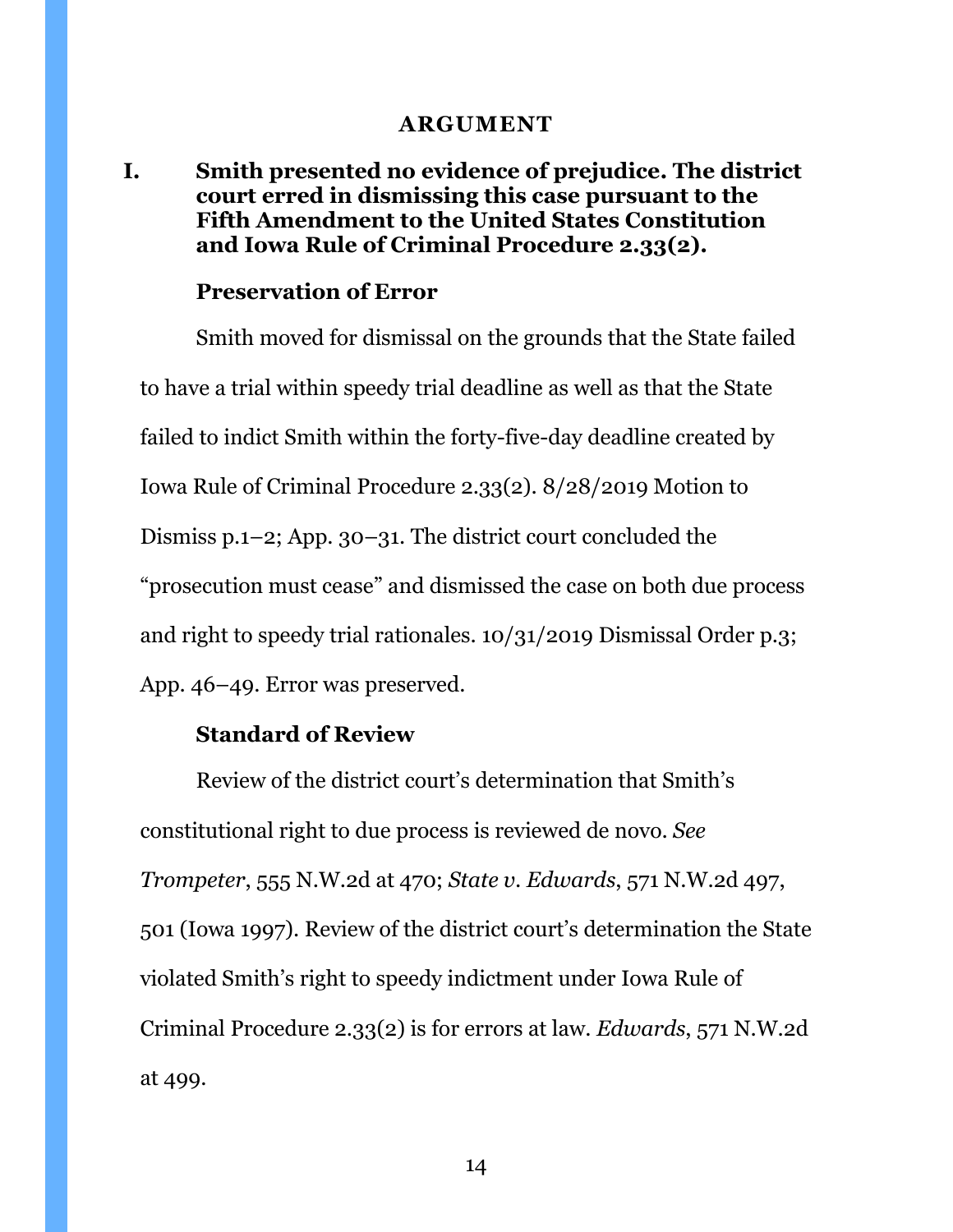### **Merits**

The district court concluded the State's delay in filing a trial information against Smith while he was incarcerated in another correctional facility violated the Fifth Amendment and Iowa Rule of Criminal Procedure 2.33. It was incorrect on both counts and the State addresses each in turn.

## <span id="page-14-0"></span>**A. To establish a Fifth Amendment violation, Smith was required to establish "actual prejudice." He did not meet this heavy burden and the district court erred in granting relief.**

The district court found the delay in serving a warrant and filing the trial information violated Smith's due process rights under the Fifth Amendment. 10/31/2019 Dismissal Order p.2–3; App. 47–48. This is not so.

"There is no constitutional right to be arrested and charged at the precise moment probable cause comes into existence." *Trompeter*, 555 N.W.2d at 470 (citing *Hoffa v. United States*, 385 U.S. 293, 310, 87 S. Ct. 408, 417, 17 L. Ed. 2d 374, 386 (1966)). "[P]rosecutors are under no duty to file charges as soon as probable cause exists but before they are satisfied that they will be able to establish the suspect's guilt beyond a reasonable doubt." *United States v. Lovasco*, 431 U.S. 783, 791 (1977). The statute of limitations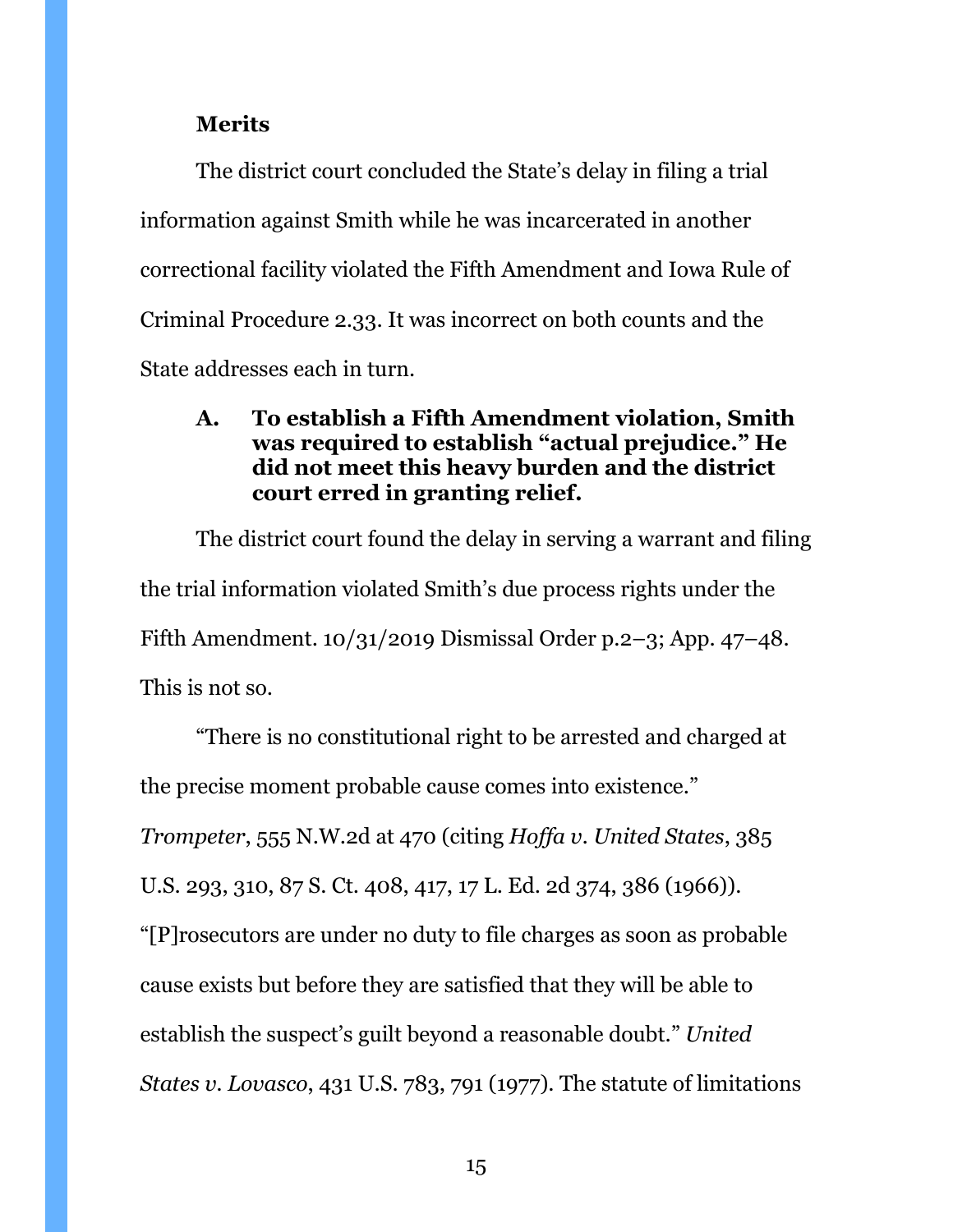is the primary protection against delayed indictment on state criminal charges. *State v. Sunclades*, 305 N.W.2d 491, 494 (Iowa 1981) overruled on other grounds by *State v. Williams*, 895 N.W.2d 856 (Iowa 2017) (citing *United States v. Marion*, 404 U.S. 307, 322-25 (1971)). A defendant's due process rights are violated where the government delays filing charges intentionally to create a tactical advantage over the accused. *Trompeter*, 555 N.W.2d at 470.

In alleging a delayed indictment due process violation, the "heavy burden" was on Smith to establish both that "(1) the defendant's defense suffered actual prejudice due to a delay in prosecution and (2) the delay causing such prejudice was unreasonable." *See Brown*, 656 N.W.2d at 363, 363 n.6. The court examines whether the defendant has established prejudice, turning then to the reasons for the delay. *See Edwards*, 571 N.W.2d at 501 (citing *Trompeter*, 555 N.W.2d at 470). "If prejudice is not established, our inquiry ends." *Id*.; *see also State v. Schneck*, No. 09– 1493, 2011 WL 1136278, at \*4–\*5 (Iowa Ct. App. Mar. 30, 2011) (finding that although there was "some appeal" to defendant's argument that State's purpose in delaying charges was improper,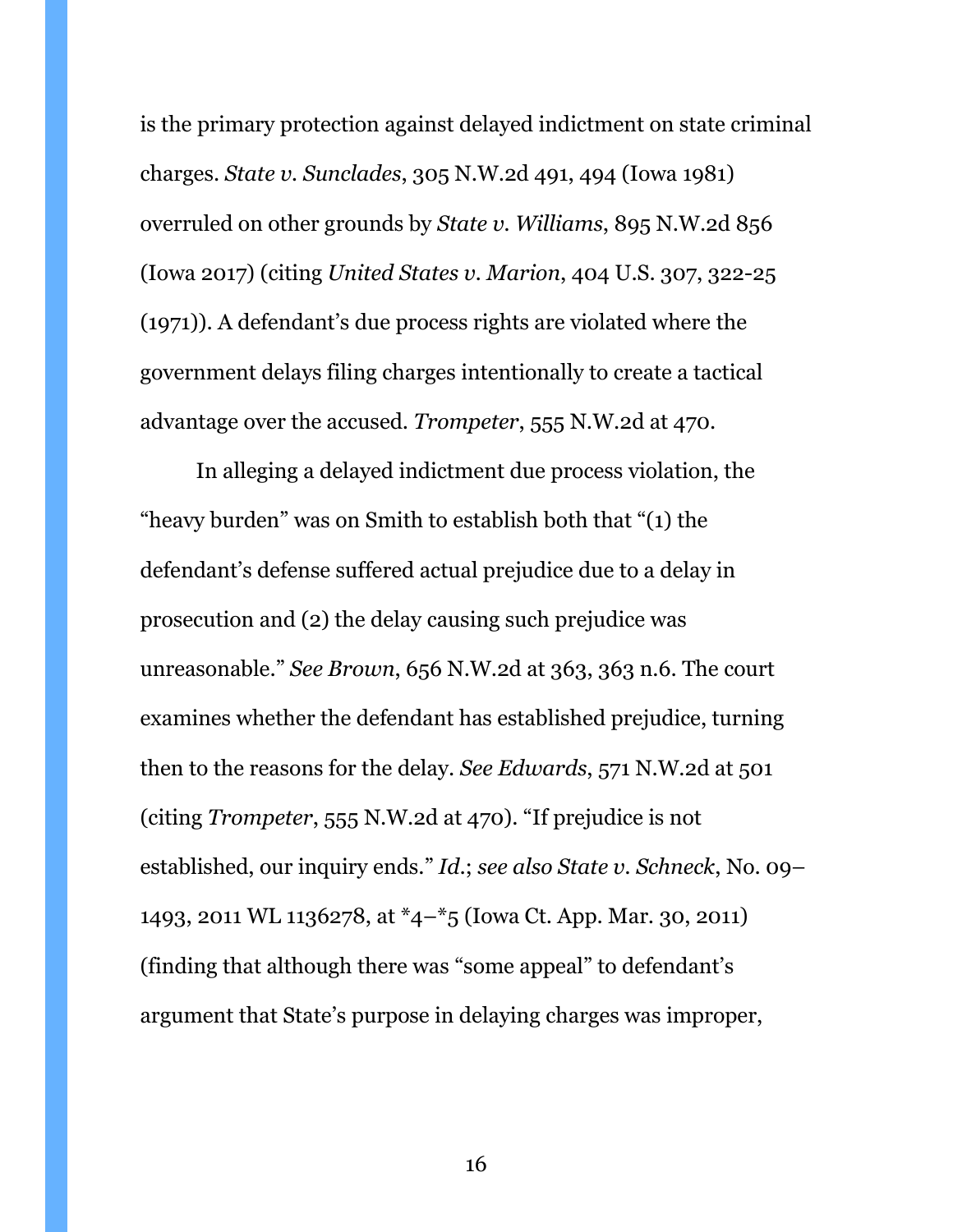failure to satisfy burden of demonstrating actual prejudice meant further inquiry was unnecessary).

And Smith's burden is to establish *actual* prejudice. *Edwards*, 571 N.W.2d at 501*.* "The standard is stringent." *Id.* General claims of prejudice or speculation as to the detriment the delay may have caused is insufficient. *Id.* The reviewing court will not fill any void in the evidence by indulging in presumptions favorable to the defendant. *See State v. Isaac*, 537 N.W.2d 786, 788 (Iowa 1995). Establishing actual prejudice requires the defendant to prove a loss of evidence or testimony has meaningfully impaired his ability to present a defense. *Id.* Even expert testimony on the potential prejudice that results from lost evidence does not satisfy this standard. *See Brown*, 656 N.W.2d at 363. "If the defendant is asserting witnesses are missing as a result of the delay, he must show the witnesses would have provided material evidence for the defense." *State v. Hall*, 395 N.W.2d 640, 643 (Iowa 1986). And this prejudice must also be the result of the State's "intentional attempt to gain a tactical advantage by delaying the initiation of charges." *State v. Wagner*, 410 N.W.2d 207, 210 (Iowa 1987).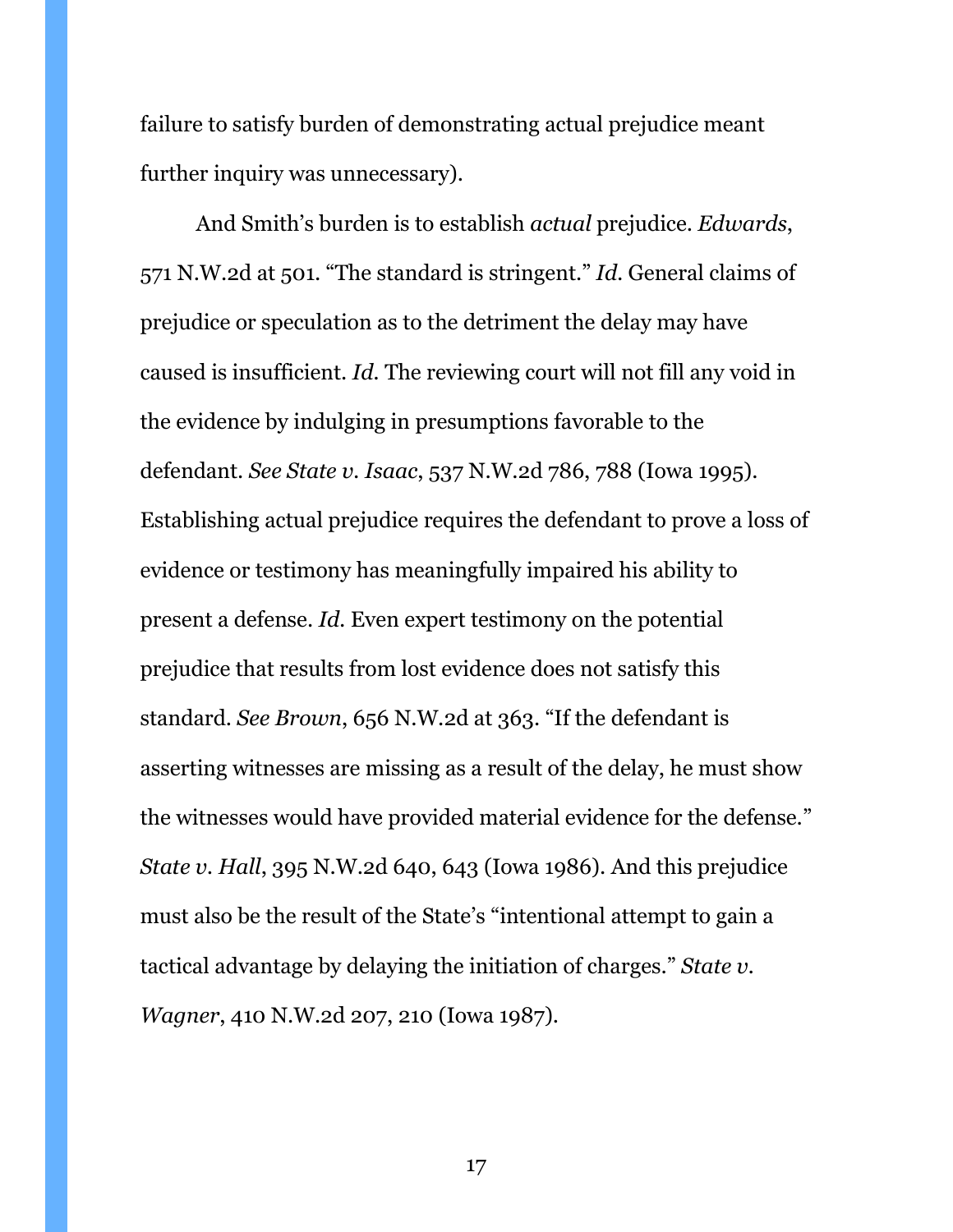This well-established standard requires this Court to correct the district court's error. Dismissal was unwarranted because Smith proved neither element. Smith offered no evidence of prejudice. At all. 9/12/2019 Hearing Tr. p.4 line 1–20. The only assertions of prejudice Smith made at the hearing were the same sort of speculation the United States Supreme Court, the Iowa Supreme Court, and the Iowa Court of Appeals have each rejected. *Compare*  8/12/2019 Hearing Tr. p.5 line 7–15; p.8 line 8–13; p.10 line 4–13 *with Marion*, 404 U.S. at 323–26 ("Appellees rely solely on the real possibility of prejudice inherent in any extended delay: that memories will dim, witnesses become inaccessible, and evidence be lost. In light of the applicable statute of limitations, however, these possibilities are not in themselves enough to demonstrate that appellees cannot receive a fair trial and to therefore justify the dismissal of the indictment."); *see also Edwards*, 571 N.W.2d at 501–02, 502 n.4 (finding that Edwards failed to meet burden to establish due process violation and specifically observing that the record did not support district court's conclusions); *Brown*, 656 N.W.2d at 363 (defense expert's generalized claims and belief Brown was prejudiced by delay were "too general to support a finding of actual prejudice"); *and State*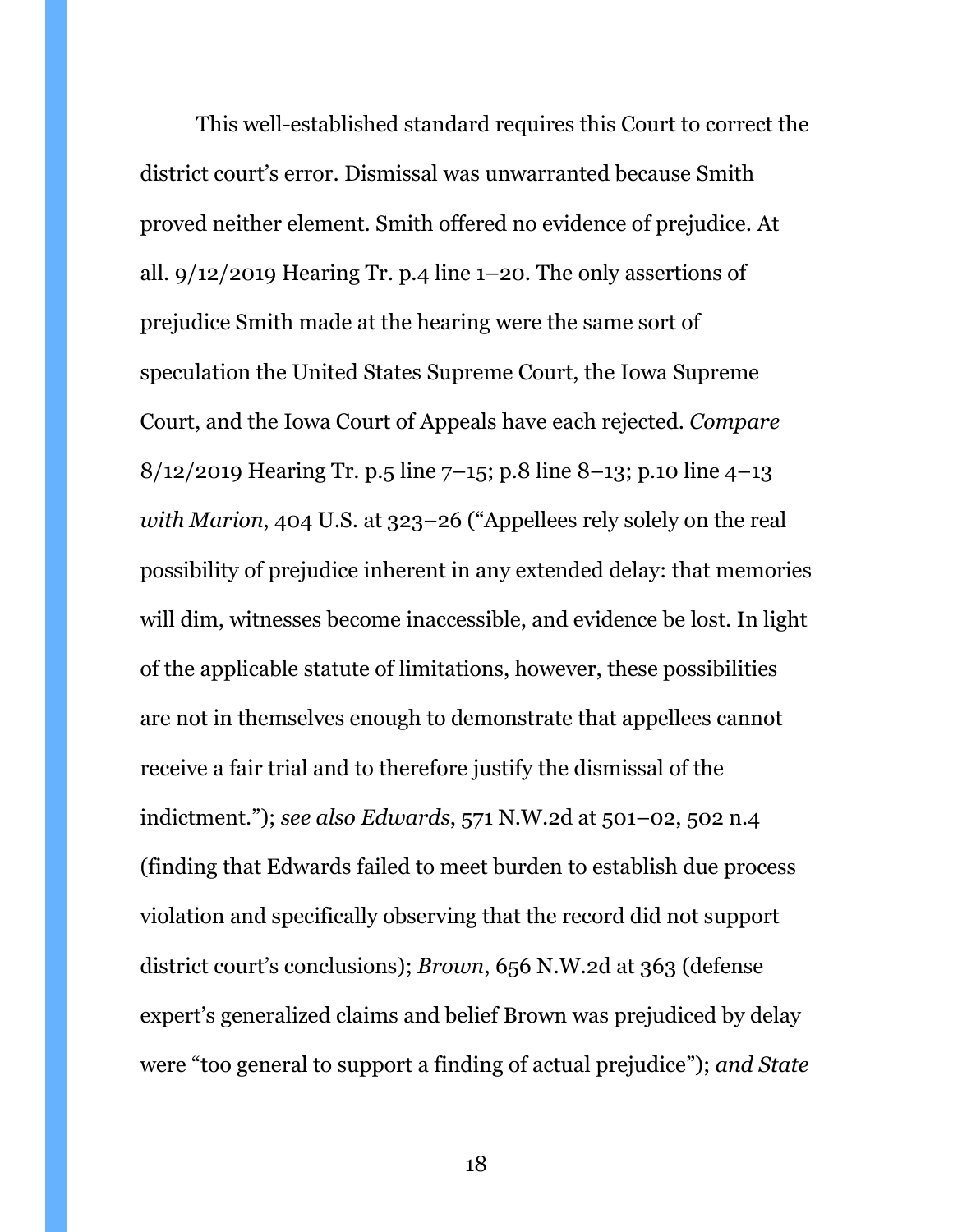*v. Barnhart*, No. 09–1726, 2010 WL 3503415, at \*3–\*4 (Iowa Ct. App. Sept. 9, 2010) (reversing district court dismissal on due process grounds where defendant presented "no evidence to show he was prejudiced by the delay").

Smith's attorney acknowledged at the hearing he could not identify what prejudice the delay had produced: "I think the delay has been purposeful. It's been to his detriment. Exactly what detriment, I don't know at this point, because I've not been able to meet that much with Mr. Smith regarding any potential defenses he may have."  $8/12/2019$  Hearing Tr. p.7 line 6–10. This was fatal to any preaccusation delay. And it bears noting that when Smith became aware of the existence of the State's warrant, he took action. 2/8/2019 Arraignment; 2/21/2019 Application for Counsel; 3/27/2019 Motion for Counsel; 4/5/2019 Motion to Dismiss; App. 9– 10, 13–14, 19–20, 21. Aware of the charge, Smith also could have started contacting potential witnesses, preparing his defense.

Given the non-existent record of actual prejudice, the district court's ruling had no evidence to support its conclusions there was spoliation of evidence or that witnesses' memories had faded. *Compare* 9/12/2019 Hearing Tr. p.6 line 23–p.10 line 16 *with*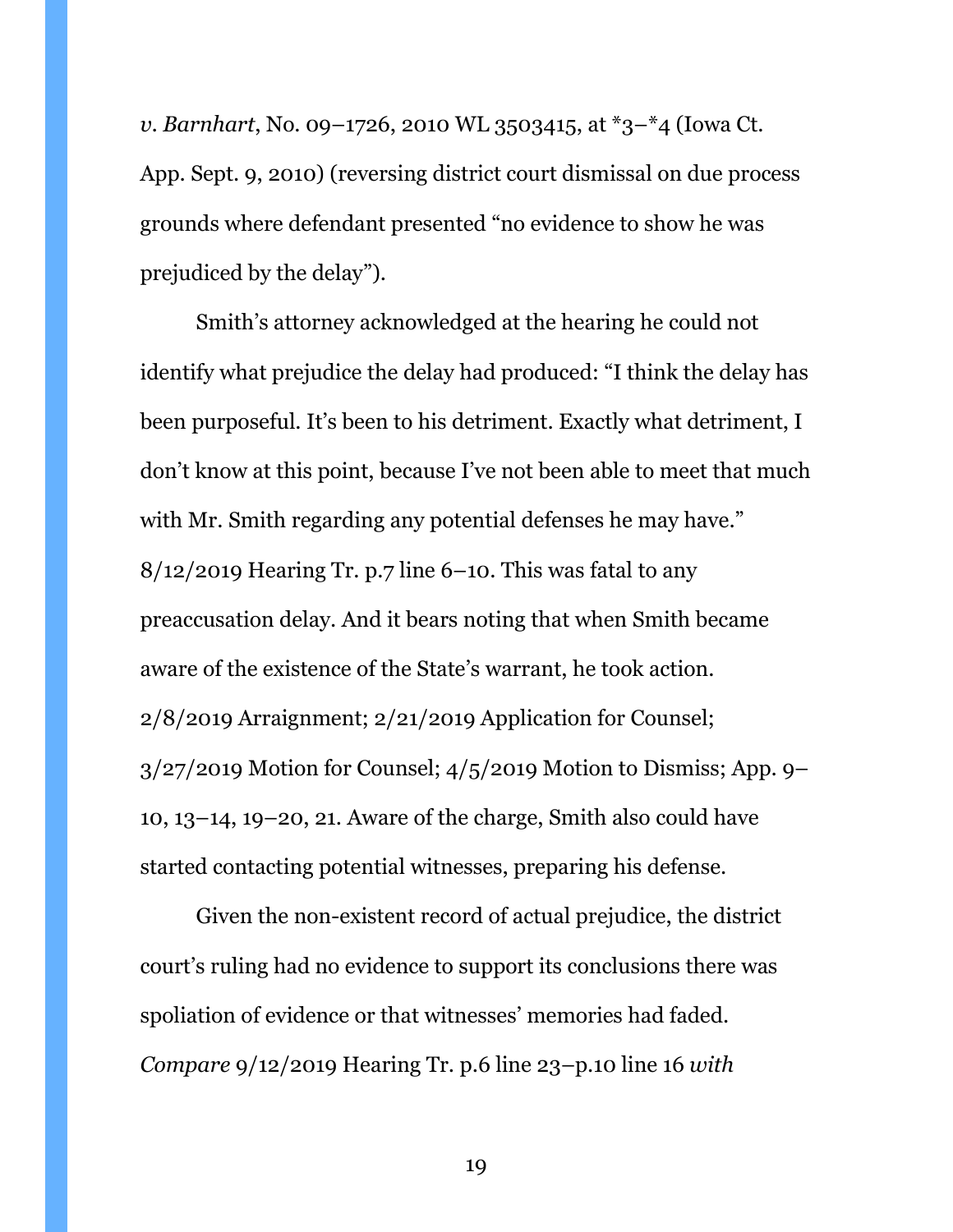10/31/2019 Dismissal Order p.3; App. 48. There was nothing presented that would permit the court to conclude Smith could not assert an alibi or defend the State's accusation. *Id*. Its grant of relief was erroneous. Because no actual prejudice has been shown, examination of the reason for the delay is unnecessary. *See Schneck*, 2011 WL 1136278, at \*5. This Court should reverse and remand the matter for reinstatement and trial.

# <span id="page-19-0"></span>**B. Until Smith was brought to Dubuque County, he was not "arrested" for purposes of the speedy indictment right conferred by Iowa Rule of Criminal Procedure 2.33.**

The district court also dismissed the prosecution on belief the State violated Smith's rights under Iowa Rule of Criminal Procedure 2.33. 10/31/2019 Dismissal Order p.3; App. 48. Again, the district court was mistaken. Smith was not arrested until the day the Dubuque County warrant was served—September 12. Accordingly, Rule 2.33 was not applicable prior to this time.

Iowa Rule of Criminal Procedure 2.33 creates a more "stringent" right to speedy indictment and trial than is provided for under the Federal and Iowa Constitutions. *See, e.g.*, *Ennenga v. State*, 812 N.W.2d 696, 701 (Iowa 2012). The text of rule 2.33(2)(a) controls speedy indictment and provides that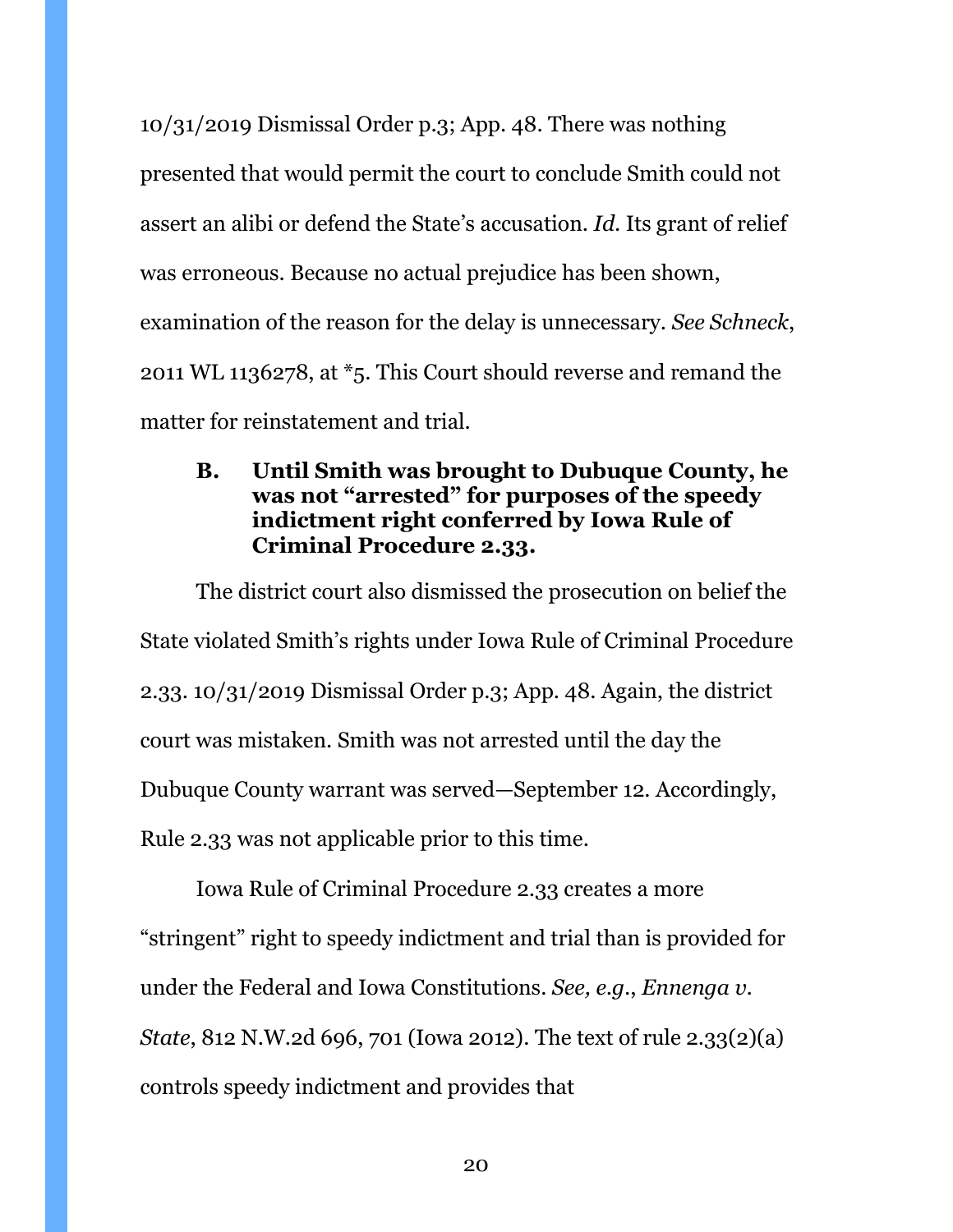When an adult is arrested for the commission of a public offense, or, in the case of a child, when the juvenile court enters an order waiving jurisdiction pursuant to [Iowa Code](https://1.next.westlaw.com/Link/Document/FullText?findType=L&pubNum=1000256&cite=IASTS232.45&originatingDoc=N111BD9501B1211DAB311FB76B2E4F553&refType=LQ&originationContext=document&transitionType=DocumentItem&contextData=(sc.Search))  [section 232.45,](https://1.next.westlaw.com/Link/Document/FullText?findType=L&pubNum=1000256&cite=IASTS232.45&originatingDoc=N111BD9501B1211DAB311FB76B2E4F553&refType=LQ&originationContext=document&transitionType=DocumentItem&contextData=(sc.Search)) and an indictment is not found against the defendant within 45 days, the court must order the prosecution to be dismissed, unless good cause to the contrary is shown or the defendant waives the defendant's right thereto.

Iowa's speedy trial right subsequently attaches upon the filing of an

indictment or information. Iowa R. Crim. P. 2.33(2)(b) ("If a

defendant indicted for a public offense has not waived the defendant's

right to a speedy trial the defendant must be brought to trial within

90 days after indictment is found or the court must order the

indictment to be dismissed unless good cause to the contrary be

shown."). Whether the State denied Smith speedy indictment and

trial under the rule requires resolving when he was "arrested."

Existing law provides that answer.

Arrest for the purposes of the speedy indictment rule requires the person to be taken into custody in the manner authorized by law. The manner of arrest includes taking the arrested person to a magistrate. The rule is triggered from the time a person is taken into custody, but only when the arrest is completed by taking the person before a magistrate for an initial appearance.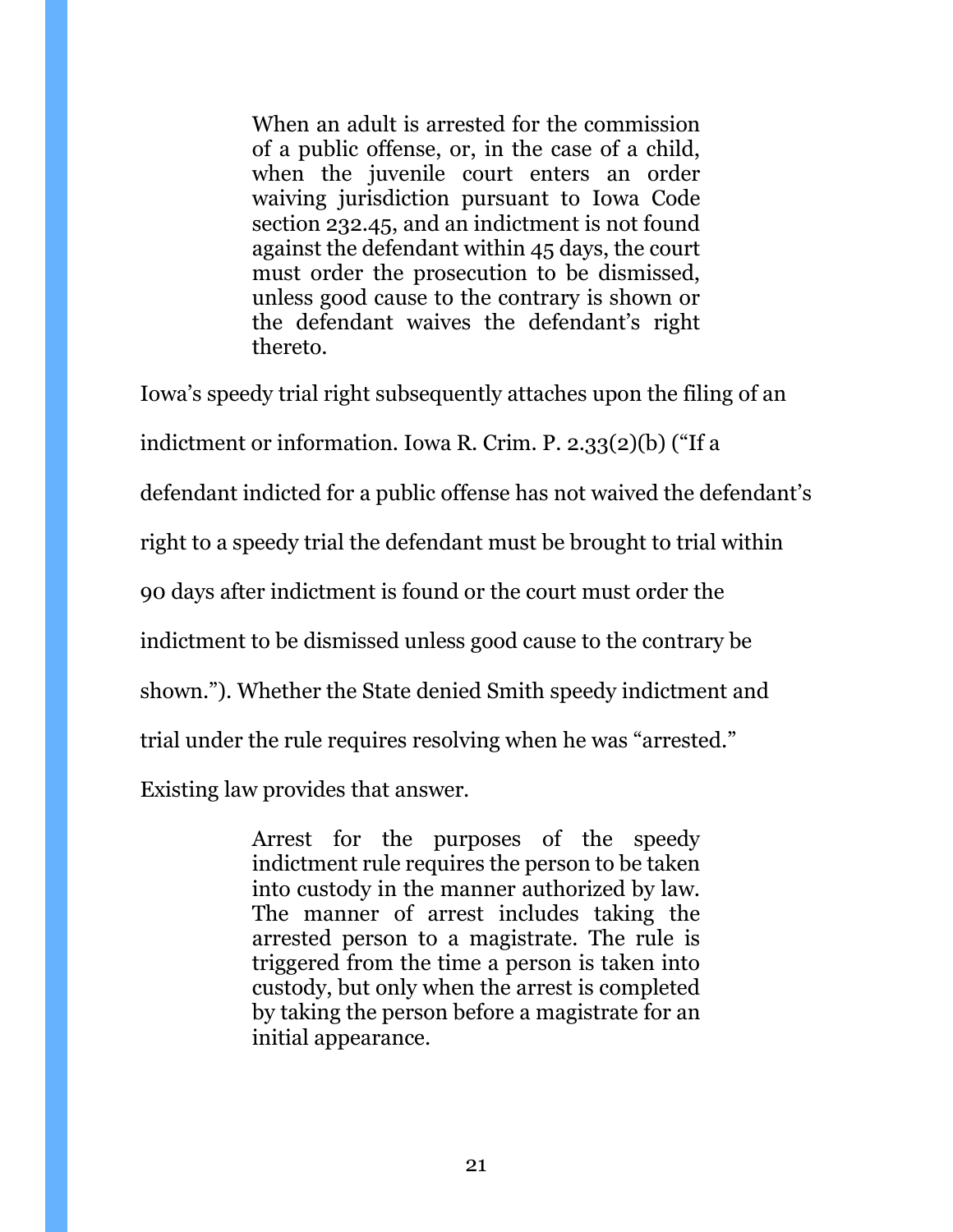*State v. Williams*, 895 N.W.2d 856, 867 (Iowa 2017). The filing of a complaint or issuance of a warrant do not trigger the rule's protections, rather, "[a]n arrest is the triggering event to commence the forty-five-day time period to file an indictment under the rule." *See State v. Penn-Kennedy*, 862 N.W.2d 384, 387–89 (Iowa 2015) overruled on other grounds by *Williams*, 895 N.W.2d at 866. Smith was not so arrested until he was returned to Dubuque. His arrest on December 21, 2017, was unrelated to this case and would not act as a triggering event. 9/17/2019 Mins. of Test. p.3; Conf.App. 10; *Sunclades*, 305 N.W.2d at 494 ("[T]he time period applies only to the "public offense" for which the defendant was arrested, rather than to all offenses arising from the same incident or episode.").

A related question then arises—when does a person becomes "arrested" on a new charge when they are already incarcerated in a different county on another charge? This issue too has already been well-litigated by Iowa courts. Under Iowa precedent, a person becomes "arrested" for the new charge when they are transferred to the physical custody of county authorities of the county issuing the arrest warrant. *State v. Waters*, 515 N.W.2d 562, 565-566 (Iowa Ct. App. 1994); *State v. Beeks*, 428 N.W.2d 307, 309 (Iowa Ct. App.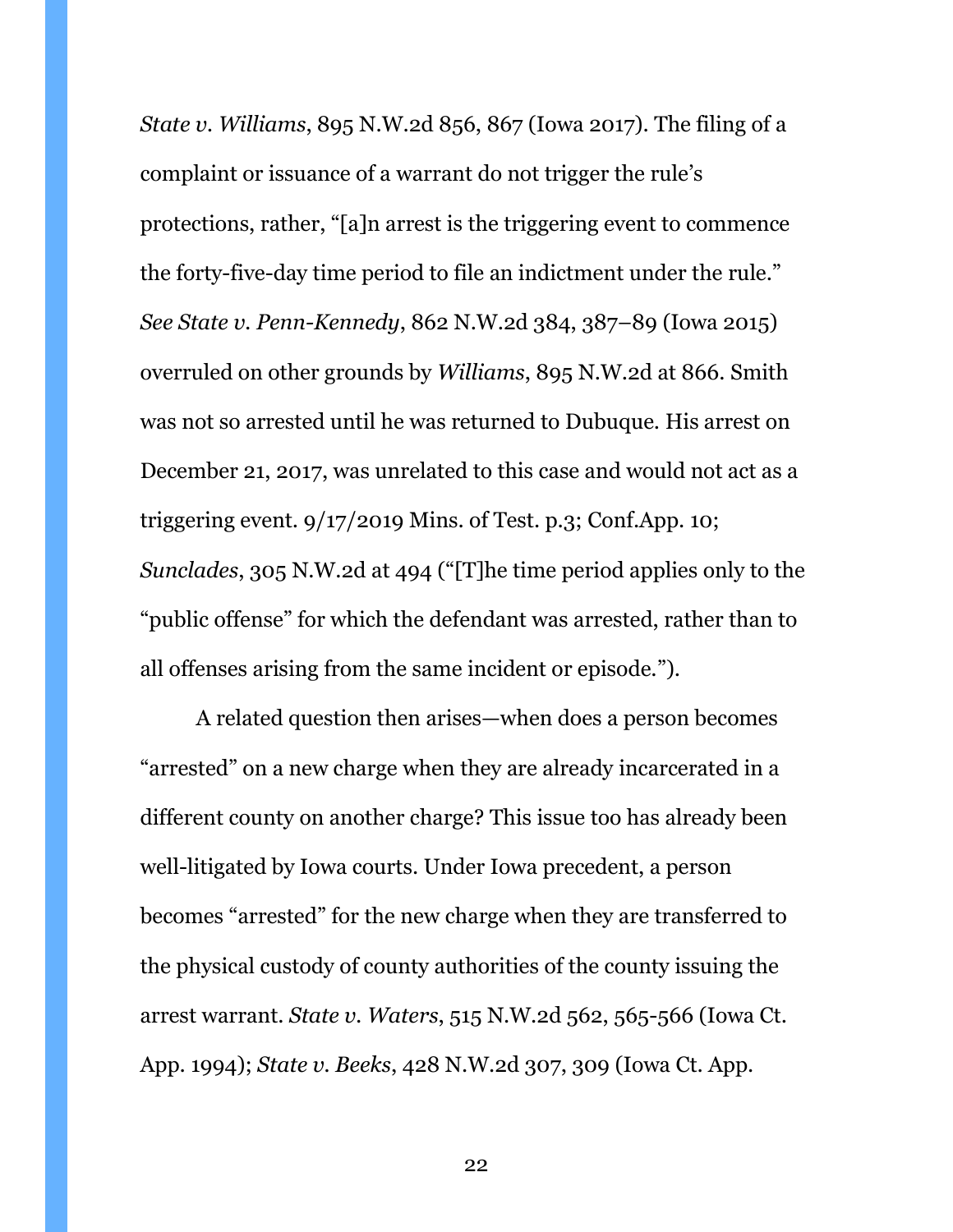1988); *see also State v. Bartlett*, No. 17–1170, 2018 WL 3301830, at \*3–\*4 (Iowa Ct. App. July 5, 2018); *Cashen v. State*, No. 16–0038, 2016 WL 6637470, at \*1–\*2 (Iowa Ct. App. Nov. 9, 2016) (finding counsel did not breach essential duty for failing to raise speedy indictment claim where arrest warrant issued on April 25, 2007, was not served until April 14, 2008; Cashen was in custody of different county on unrelated charges); *State v. Cooper*, No. 10-0171, 2010 WL  $3894481$ , at  $1-\frac{1}{3}$  (Iowa Ct. App. Oct. 6, 2010). Where a defendant is in jail in one county, a "hold" or warrant does not start the forty-fiveday indictment clock. *See Beeks*, 428 N.W.2d at 308-309. "A person not in the custody of county authorities is not arrested by the mere bringing of a charge in that county." *Id.* (citing *State v. Boelman*, 330 N.W.2d 794 (Iowa 1983)).

For example, in *Beeks* the defendant was detained in Webster County on Hamilton County charges. *Beeks*, 428 N.W.2d at 308. On October 21, 1986, the Story County Sheriff asked Webster County to place a hold on defendant, stating there was a warrant for his arrest with a bond in the amount of \$28,750. *Id.* The State filed its trial information on January 21, 1987, and Beeks was subsequently transferred and incarcerated at the Anamosa Iowa Men's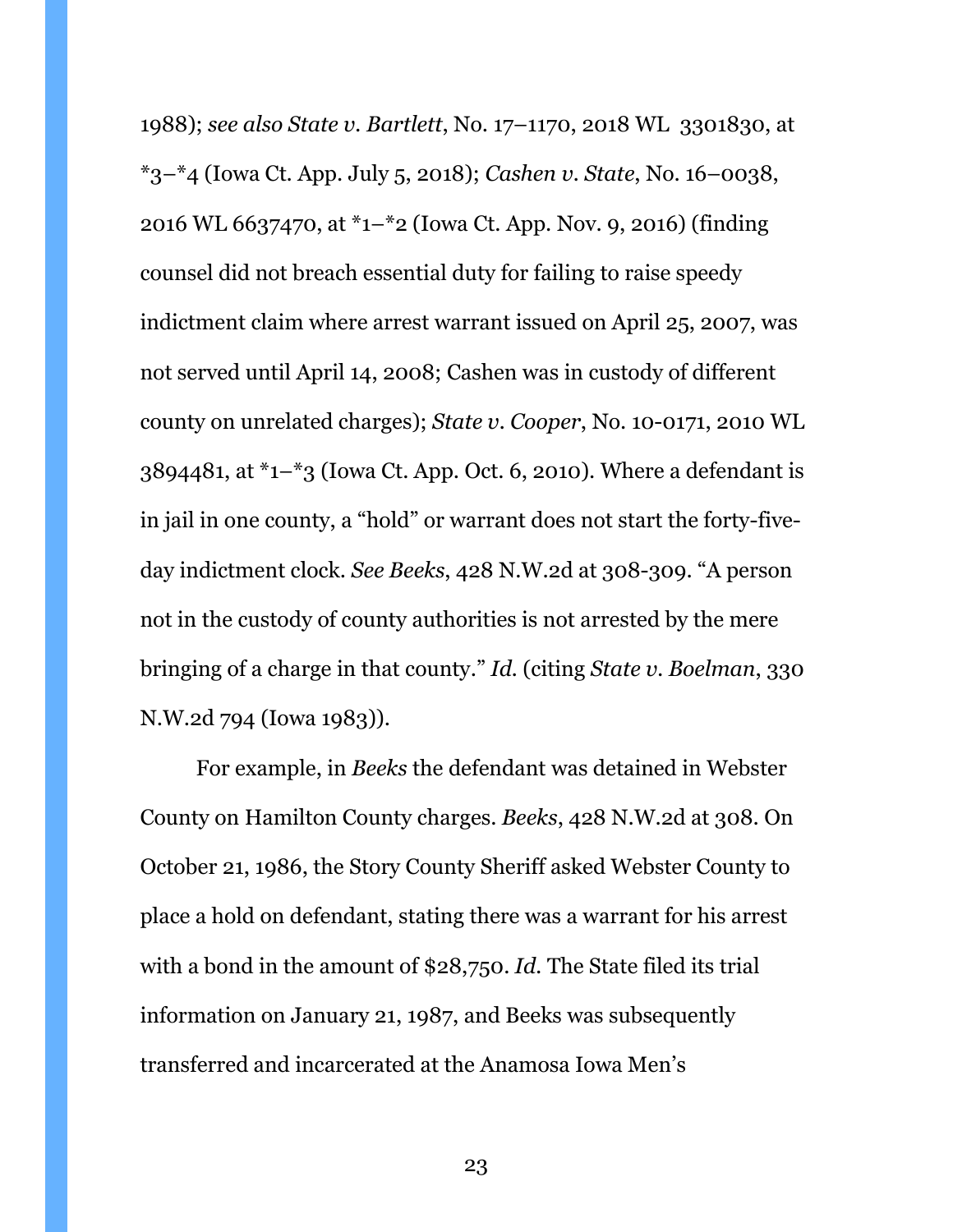Reformatory in February 1987. Story County took custody of Beeks in March 1987. *Id.* Beeks urged that the State had failed to timely indict him. The Iowa Court of Appeals rejected his speedy indictment challenge; it held Beeks was not "arrested" on the Story County charges until the Story County Sheriff took custody of him. *Id.* at 309; *see also Waters*, 515 N.W.2d at 565–66; *Bartlett*, 2018 WL 3301830, at \*1–\*3 (although a complaint was filed and warrant issued on Cass County charges in August 2016, defendant held in different counties was not arrested on Cass County charges until personally served and defendant appeared before Cass County magistrate on January 10, 2017). Under the procedural facts of the case, the State had filed its trial information before Beeks was "arrested." *Id.*

So too here, Smith was not "arrested" until he was served the Dubuque arrest warrant and brought to Dubuque County for an initial appearance. This occurred on September 12 when he was transferred to Dubuque. *See Cooper*, 2010 WL 3894481, at \*2–\*3 (complaint and detainer placed on individual within Newton Correctional Facility did not initiate speedy indictment clock); *Williams*, 895 N.W.2d at 867 ("Arrest for the purposes of the speedy indictment rule requires the person to be taken into custody in the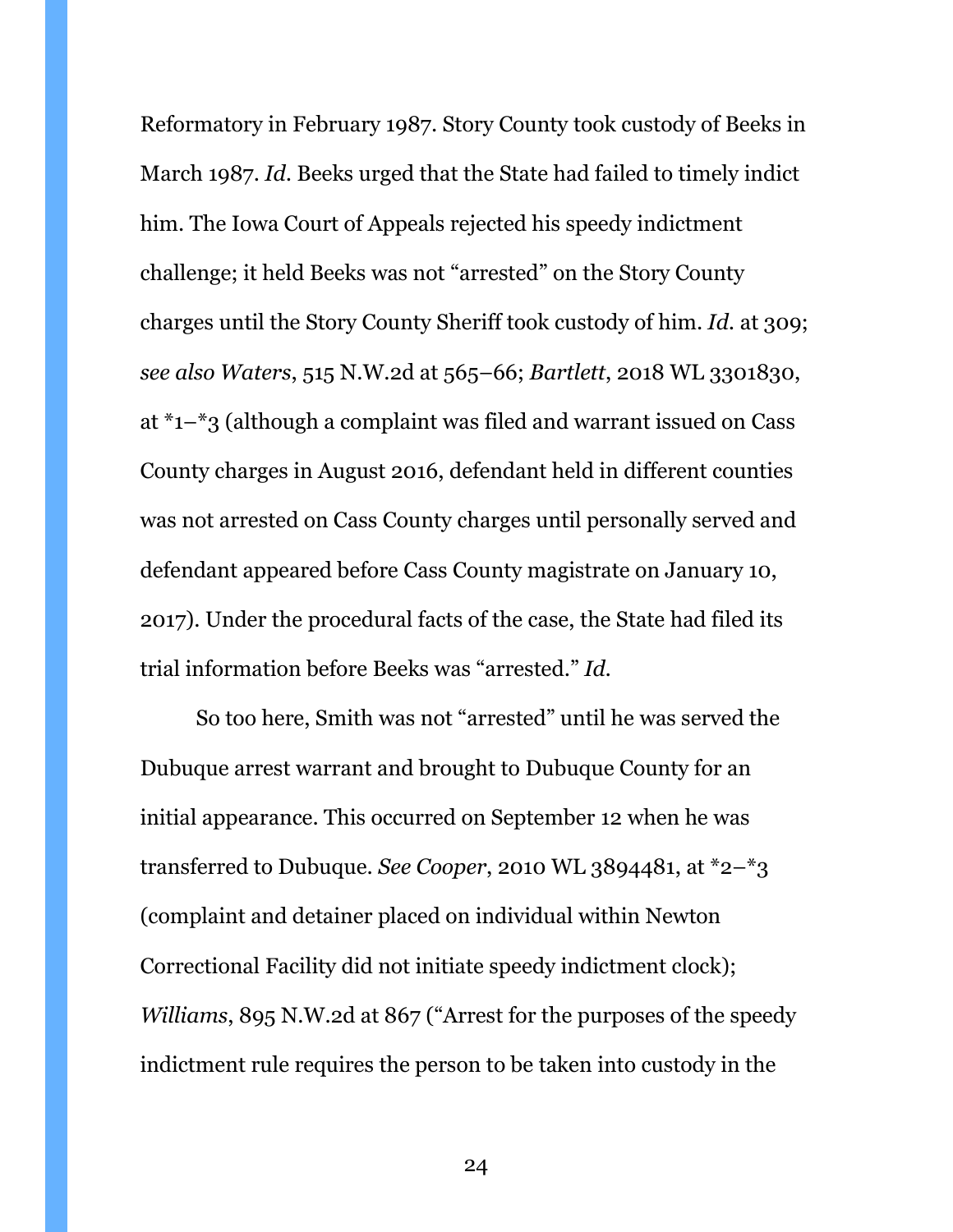manner authorized by law. . . . The rule is triggered from the time a person is taken into custody, but only when the arrest is completed by taking the person before a magistrate for an initial appearance."). The State's trial information filed on September 17 was timely. The district court erred in concluding otherwise. Its characterization of the delay in serving the warrant as "unconscionable" does not alter the speedy indictment analysis. 10/31/2019 Dismissal Order p.3; App. 48. Iowa law is clear and this Court must correct the lower court's error. The order dismissing the State's prosecution for violating Smith's speedy trial right should be vacated and the matter remanded.

#### **CONCLUSION**

<span id="page-24-0"></span>The district court erred in when it concluded the State violated Smith's due process and speedy trial rights. Smith failed to demonstrate he was prejudiced by the preindictment delay. The fortyfive-day timeline Iowa Rule of Criminal Procedure 2.33 provides was not triggered until Smith was placed under "arrest" when he was brought to Dubuque County. This Court should reverse the district court and order this case reinstated.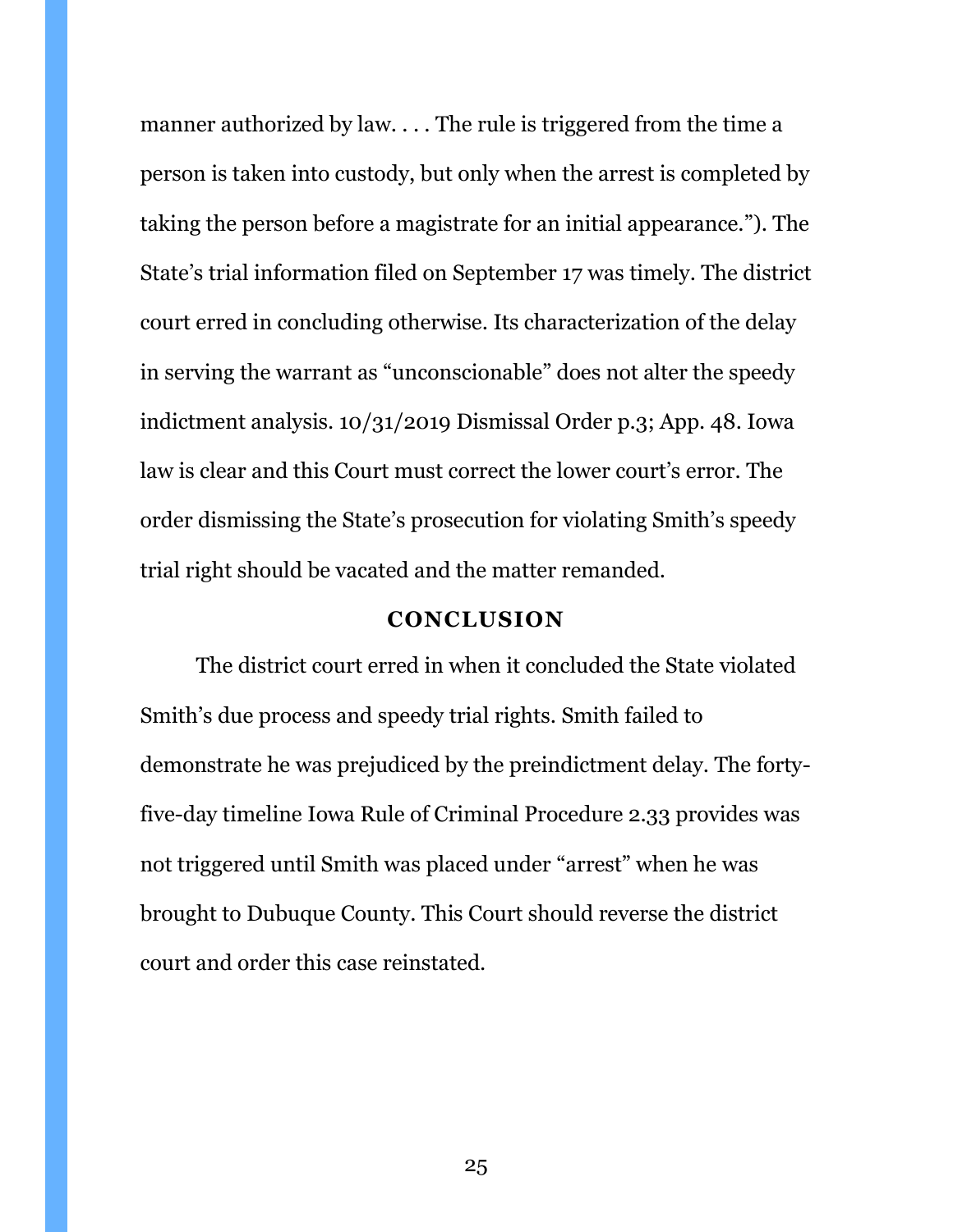## **REQUEST FOR NONORAL SUBMISSION**

<span id="page-25-0"></span>Given the existing caselaw and minimal record established below, the State does not believe oral argument will assist in the resolution of this case and does not request oral submission.

Respectfully submitted,

THOMAS J. MILLER Attorney General of Iowa

 $\sim$ 

**TIMOTHY M. HAU** Assistant Attorney General Hoover State Office Bldg., 2nd Fl. Des Moines, Iowa 50319 (515) 281-5976 [tim.hau@ag.iowa.gov](mailto:tim.hau@ag.iowa.gov)